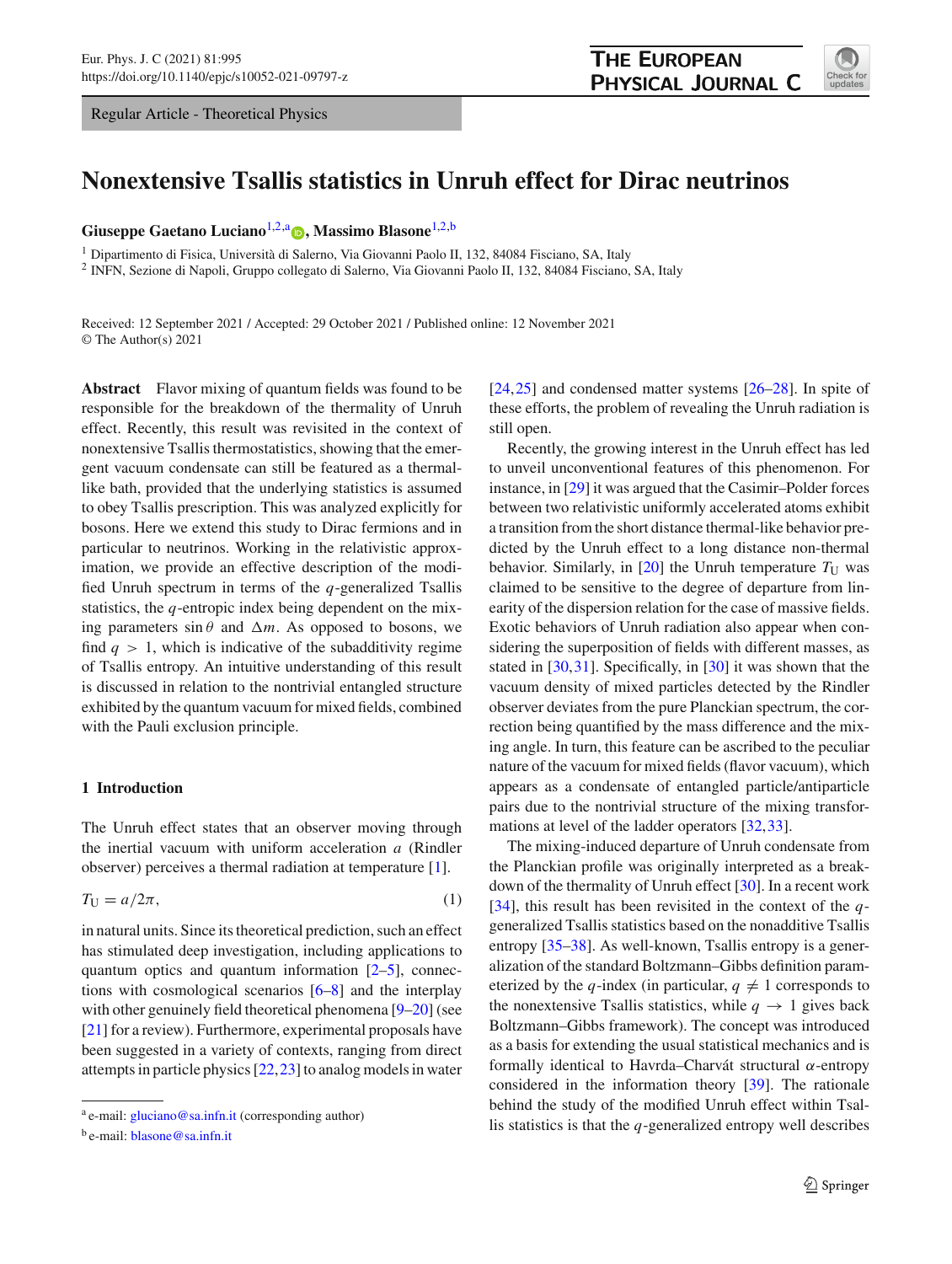systems exhibiting long-range interactions and/or spacetime entanglement, as is the case for mixed fields [\[32](#page-15-17)[,33](#page-15-18)[,40](#page-15-23),[41\]](#page-15-24). In this vein, in [\[34](#page-15-19)] it has been shown that the Unruh condensate for mixed particles can still be described as a thermal-like distribution, provided that the underlying statistics is assumed to obey Tsallis's prescription. This picture allows to relate the *q*-entropic index and the characteristic mixing parameters sin  $\theta$  and  $\Delta m$  in a nontrivial way. Clearly, in the absence of mixing (i.e. for vanishing  $\theta$  and/or  $\Delta m$ ), the Boltzmann– Gibbs theory is recovered. In passing, we mention that applications of Tsallis entropy have been widely considered in literature. Among the various systems that clarify the physical conditions under which Tsallis entropy and the associated statistics apply, we quote self-gravitating stellar systems [\[42](#page-15-25),[43\]](#page-15-26), black holes [\[37](#page-15-27)], the cosmic background radiation [\[44](#page-15-28),[45\]](#page-15-29), low-dimensional dissipative systems [\[38](#page-15-21)], solar neutrinos [\[46\]](#page-15-30), polymer chains [\[47\]](#page-15-31) and cosmological models [\[48](#page-15-32),[49\]](#page-15-33).

The description of Unruh effect in Tsallis's theory has been developed for mixing of boson fields. In that case, it has been found that  $q < 1$ , indicating a superadditive behavior of Tsallis entropy. In what follows, we extend this study to the case of Dirac fermions and in particular to neutrinos, which are the paradigmatic example of mixed particles. Again, we relate the *q*-index to the mixing angle and the mass difference, in such a way that the standard Fermi-Dirac distribution based on the extensive Boltzmann–Gibbs entropy is restored for vanishing mixing. Similarly to [\[34](#page-15-19)], we find a running behavior of *q* as a function of the energy scale, which is typical for QFT systems [\[48\]](#page-15-32). Nevertheless, as opposed to bosons, we now obtain  $q > 1$ , that is to say, the entropy function turns out to be subadditive. Following [\[34](#page-15-19)], we explore our result in connection with the entangled condensate structure exhibited by the quantum vacuum for mixed fields.

The remainder of the work is organized as follows: in Sect. [2](#page-1-0) we review the quantization of Dirac field in Rindler spacetime and the origin of the Unruh effect. Section [3](#page-5-0) is devoted to the study of the QFT formalism of field mixing in Rindler spacetime. This prepares the ground for the analysis of Sect. [4,](#page-7-0) where we introduce the framework of Tsallis thermodynamics and investigate the connection with the phenomenon of field mixing. To avoid technicalities, we make use of some approximations, such as those of relativistic neutrinos and small deviations of *q* from unity. Discussion of the results and outlook are summarized in Sect. [5.](#page-11-0) Two Appendices containing details of calculations conclude the work. Throughout all the manuscript, we use the 4-dimensional metric with the mostly negative signature

$$
\eta_{\mu\nu} = (+1, -1, -1, -1). \tag{2}
$$

Furthermore we adopt natural units  $\hbar = c = k_B = 1$ .

# <span id="page-1-0"></span>**2 Field quantization in Rindler spacetime: the Unruh effect**

Let us consider an observer moving in Minkowski spacetime along the *x*-axis with constant proper acceleration  $a > 0$ . From [\[50\]](#page-15-34), it is known that his trajectory is given by

<span id="page-1-1"></span>
$$
t = a^{-1} \sinh(a\tau), \quad x = a^{-1} \cosh(a\tau), \n y = y(0), \quad z = z(0),
$$
\n(3)

parameterized by  $\tau$ . It is easy to see that this is an hyperbola in the  $(t, x)$ -plane of asymptotes  $x = \pm t$ , which act as event horizons for the accelerated observer. By varying *a*, we obtain different hyperbolas with the same geometric (and, thus, physical) properties.

Starting from the Minkowski metric  $ds^2 = dt^2 - dx^2$  − *dy*<sup>2</sup> − *dz*<sup>2</sup>, we now introduce the following set of coordinates

<span id="page-1-2"></span>
$$
t = \rho \sinh \eta, \quad x = \rho \cosh \eta,
$$
\n(4)

$$
\rho = \sqrt{x^2 - t^2}, \quad \eta = \operatorname{arctgh} (t/x), \tag{5}
$$

with the other coordinates left unchanged. The metric then becomes

$$
ds^2 = \rho^2 d\eta^2 - d\rho^2 - dy^2 - dz^2,
$$
 (6)

which describes a stationary spacetime of timelike Killing vector  $\partial/\partial n$ .

By comparing Eqs. [\(3\)](#page-1-1) and [\(4\)](#page-1-2), the wordlines  $\rho = \text{const}$ ,  $y =$  const,  $z =$  const correspond to the trajectories of uniformly accelerated observers with  $a = \rho^{-1}$  and proper time  $\tau = a\eta$ . The collection of these worldlines forms the socalled Rindler spacetime (see the right *R*-wedge in Fig. [1\)](#page-2-0). Notice that the hypersurfaces of  $\eta$  = const describe events which are simultaneous from the point of view of the Rindler (uniformly accelerated) observer.

In spite of the minimalistic setting, the geometric structure of Rindler manifold differs significantly from that of Minkowski spacetime. Indeed, an observer moving along a fixed hyperbola in *R* is causally disconnected from the *L*sector, which means that he can neither send nor receive any signal from a source in that region. Of course, this does not apply to inertial (Minkowski) observers, which are indeed connected to the entire spacetime.

Strictly speaking, the set of coordinates  $(4)$ – $(5)$  covers only the right sector of Minkowski spacetime. To describe the left *L*-wedge, one has to require  $\rho = -\sqrt{x^2 - t^2} < 0$ , with  $\eta$  running in the opposite direction. On the other hand, the future *F* and past *P* regions are covered by the charts

$$
t = \rho \cosh \eta, \qquad x = \rho \sinh \eta, \tag{7}
$$

$$
\rho = \pm \sqrt{t^2 - x^2}, \quad \eta = \operatorname{arctgh}(x/t), \tag{8}
$$

where the  $\pm$  signs refer to *F* and *P*, respectively. We emphasize that these charts are obtained by inverting the rôles of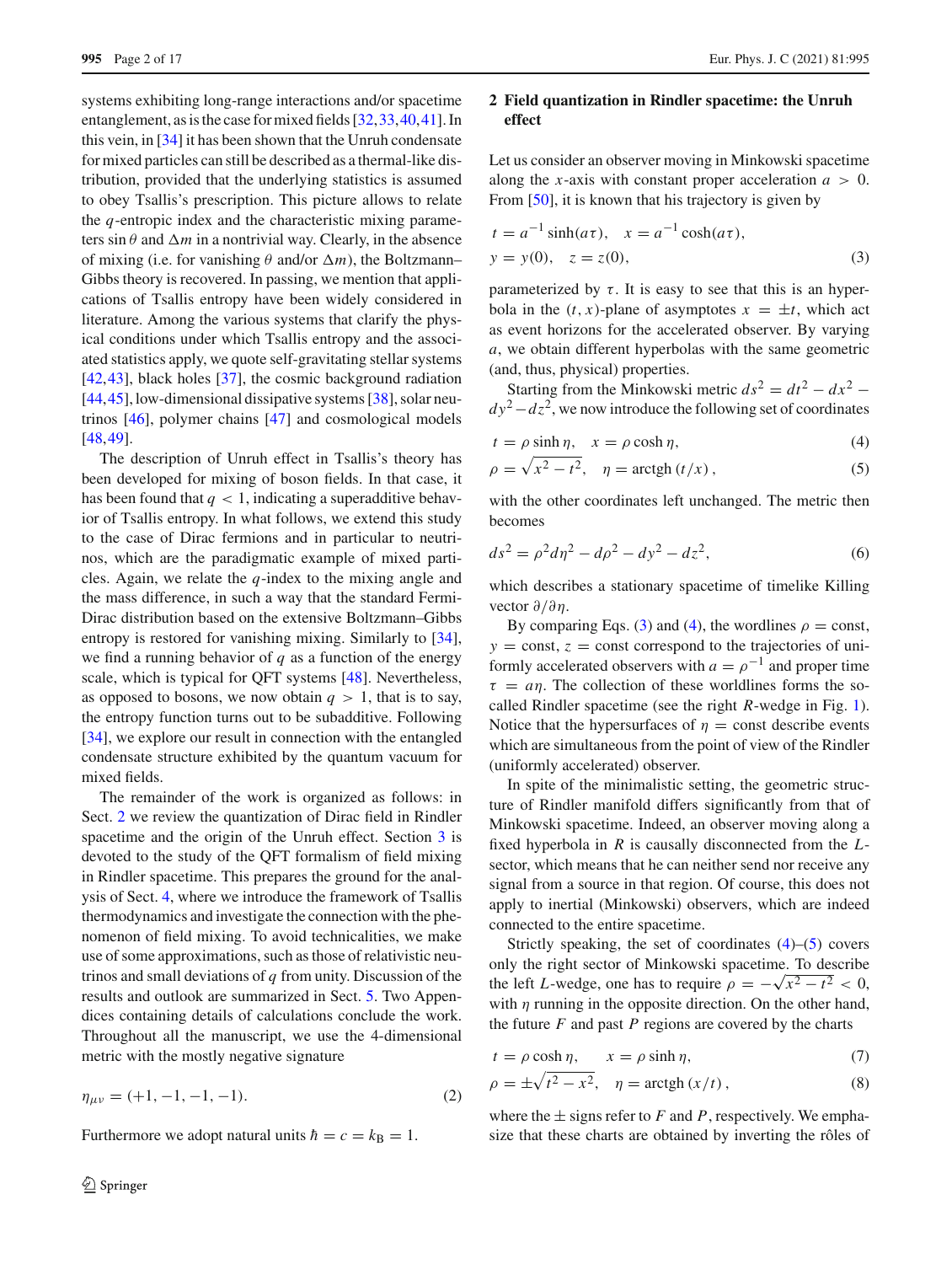

<span id="page-2-0"></span>**Fig. 1** Causal structure of Rindler metric in  $1 + 1$  dimensions. We are assuming that the acceleration is along the *x*-axis. The right branch of hyperbola represents the worldline of the Rindler observer. The arrow indicates the direction of motion

time and space coordinates in Eq. [\(4\)](#page-1-2). For our next purposes, it is enough to consider the right and left wedges only.

#### 2.1 Minkowski spacetime

Let us now turn to the problem of quantizing the Dirac field in Rindler spacetime. Toward this end, it is useful to review the canonical planewave expansion in Minkowski space. This is given by

<span id="page-2-3"></span>
$$
\Psi(t, \mathbf{x}) = \sum_{r=1,2} \int d^3k \left[ a_{\mathbf{k}}^r \psi_{\mathbf{k}}^{r+}(t, \mathbf{x}) + b_{\mathbf{k}}^{r+} \psi_{\mathbf{k}}^{r-}(t, \mathbf{x}) \right], \tag{9}
$$

where  $\mathbf{x} \equiv (x, y, z)$  denotes the set of spatial Minkowski coordinates. Here,  $\psi_{\mathbf{k}}^{r+} = Nu_{\mathbf{k}}^{r}e^{-i\omega_{\mathbf{k}}t+i\mathbf{k}\cdot\mathbf{x}}$  and  $\psi_{\mathbf{k}}^{r-} =$  $Nv_k^r e^{i\omega_k t - i\mathbf{k} \cdot \mathbf{x}}$  are the positive and negative frequency modes with three-momentum  $\mathbf{k} \equiv (k_x, k_y, k_z)$  and frequency  $\omega_{\mathbf{k}} =$  $\sqrt{m^2 + |\mathbf{k}|^2}$ , respectively. The normalization coefficient is fixed to  $N = (2\pi)^{-3/2}$ . The following explicit form of the spinors  $u_k^r$  and  $v_k^r$  is adopted

$$
u'_{\mathbf{k}} = \frac{p+m}{\sqrt{2\omega_{\mathbf{k}}\left(\omega_{\mathbf{k}} + m\right)}} u''(0), \quad v'_{\mathbf{k}} = \frac{-p+m}{\sqrt{2\omega_{\mathbf{k}}\left(\omega_{\mathbf{k}} + m\right)}} v''(0),\tag{10}
$$

where we have used the usual notation  $p = p^{\mu} \gamma_{\mu}$ , with  $\gamma^{\mu}$ being the gamma matrices in the Dirac representation and  $u^r(0)$ ,  $v^r(0)$  the unit spinors in the particle rest frame of  $\mathbf{k} = (m, 0)$  (see [\[51](#page-15-35)]). They are normalized according to  $u_{\mathbf{k}}^{r\dagger} u_{\mathbf{k}}^s = \delta_{rs},$  (11)

and similarly for  $v_{\mathbf{k}}^r$ .

In the second quantization formalism the operators  $a_k^r$  and  $b_k^r$  act as annihilators of the ordinary Minkowski vacuum  $|0\rangle$ <sub>M</sub>, i.e.

<span id="page-2-4"></span>
$$
a'_{\mathbf{k}}|0\rangle_{\mathbf{M}} = b'_{\mathbf{k}}|0\rangle_{\mathbf{M}} = 0, \quad \forall \mathbf{k}, r,
$$
\n(12)

while  $a_k^{r\dagger}$  and  $b_k^{r\dagger}$  create a particle/antiparticle with quantum numbers **k** and *r*. Such operators are assumed to satisfy the canonical anticommutation relations  $\left\{ a_{\mathbf{k}}^r, a_{\mathbf{k'}}^{s\dagger} \right\}$  =  $\left\{ b_{\mathbf{k}}^r, b_{\mathbf{k}'}^{s\dagger} \right\} = \delta_{rs} \delta \left( \mathbf{k} - \mathbf{k}' \right)$ , with all other anticommutators vanishing. In turn, this implies the following relation for the equal-time anticommutator between the field and its hermitian conjugate

<span id="page-2-5"></span>
$$
\left\{\Psi_a(t,\mathbf{x}),\Psi_\beta^\dagger(t,\mathbf{x}')\right\} = \delta_{\alpha\beta}\,\delta^3\left(\mathbf{x}-\mathbf{x}'\right),\tag{13}
$$

where  $\alpha$  and  $\beta$  are the spinorial indices.

#### 2.2 Rindler spacetime

We now properly aim at performing the second quantization of the spinor field in Rindler spacetime. To fix the notation, we closely follow [\[52](#page-15-36)] and consider the solutions of the Dirac equation in Rindler coordinates in the *R*-wedge. We emphasize that these modes can be extended to the remaining sectors *F*, *L* and *P* via analytic continuation across the event horizons, which represent branch points for these functions.

By using Eq. [\(4\)](#page-1-2), the Dirac equation in *R* takes the form

$$
\left(i\partial_{\eta} + i\rho\gamma^{0}\gamma^{1}\partial_{\rho} + i\rho\gamma^{0}\gamma^{2}\partial_{y} + i\rho\gamma^{0}\gamma^{3}\partial_{z}\right.
$$

$$
+\frac{i}{2}\gamma^{0}\gamma^{1} - m\rho\gamma^{0}\right)\psi(\eta, \rho, \vec{x}) = 0.
$$
 (14)

This admits as solutions

<span id="page-2-1"></span>
$$
\Psi_{1,\kappa}(\eta,\rho,\vec{x}) = N_{\kappa} \left( X_{1,\vec{k}} K_{i\Omega - \frac{1}{2}} \left( \mu_{\vec{k}} \rho \right) + Y_{1,\vec{k}} K_{i\Omega + \frac{1}{2}} \left( \mu_{\vec{k}} \rho \right) \right) e^{-i\Omega \eta} e^{i\vec{k}\cdot\vec{x}}, \quad (15)
$$

with

$$
X_{1,\vec{k}} = \begin{pmatrix} k_z \\ i(k_y + im) \\ i(k_y + im) \\ k_z \end{pmatrix}, \quad Y_{1,\vec{k}} = \begin{pmatrix} 0 \\ i\mu_{\vec{k}} \\ -i\mu_{\vec{k}} \\ 0 \end{pmatrix}, \tag{16}
$$

and

<span id="page-2-2"></span>
$$
\Psi_{2,\kappa}(\eta,\rho,\vec{x}) = N_{\kappa} \left( X_{2,\vec{k}} K_{i\Omega - \frac{1}{2}} \left( \mu_{\vec{k}} \rho \right) + Y_{2,\vec{k}} K_{i\Omega + \frac{1}{2}} \left( \mu_{\vec{k}} \rho \right) \right) e^{-i\Omega \eta} e^{i\vec{k}\cdot\vec{x}}, \quad (17)
$$

<sup>2</sup> Springer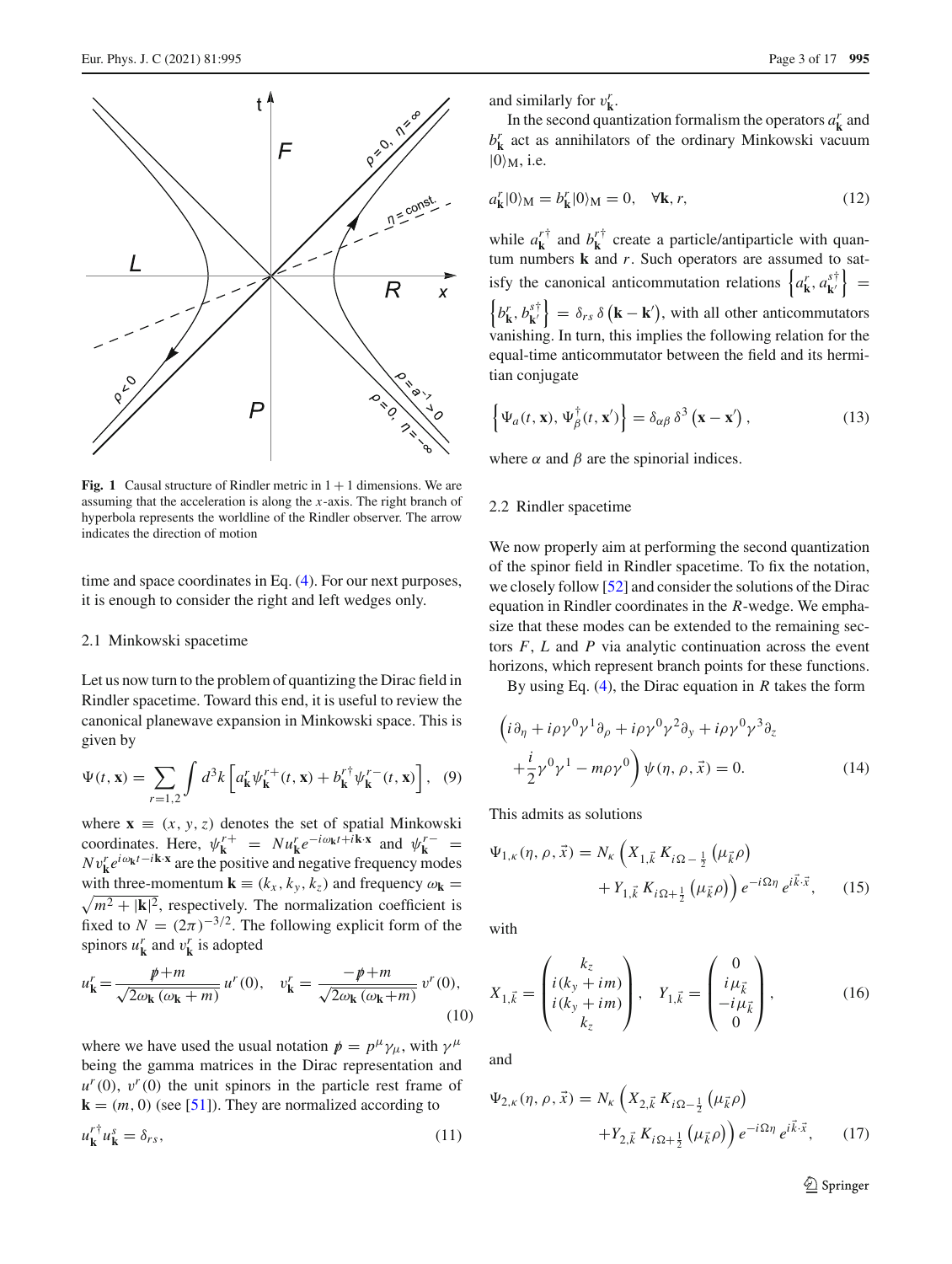with

$$
X_{2,\vec{k}} = \begin{pmatrix} 0 \\ i\mu_{\vec{k}} \\ i\mu_{\vec{k}} \\ 0 \end{pmatrix}, \quad Y_{2,\vec{k}} = \begin{pmatrix} k_z \\ i(k_y - im) \\ -i(k_y - im) \\ -k_z \end{pmatrix}.
$$
 (18)

In the above equations we have used the shorthand notation  $\vec{x} \equiv (y, z)$  and  $k \equiv (k_y, k_z)$  for the transverse position and momentum coordinates, respectively. The Hamiltonian eigenvalue has been denoted by  $\Omega > 0$ , while  $\kappa \equiv \{\Omega, k\}$ . The *ρ*-dependence of the Rindler modes is contained in the Bessel function  $K_{i\Omega \pm \frac{1}{2}}$ , where  $\mu_{\vec{k}}$  $\sqrt{m^2 + |\vec{k}|^2}$  is the reduced frequency. The coefficient  $N_k =$  $(4\pi^2\sqrt{\mu_k^2})^{-1}$   $\sqrt{\cosh(\pi\Omega)}$  provides the normalization respect to the inner product in Rindler coordinates [\[52](#page-15-36)].

For later purposes, it is also useful to consider the solutions [\(15\)](#page-2-1) and [\(17\)](#page-2-2) expressed in Minkowski coordinates. By taking into account the spinor transformations under coordinate changes, these solutions take the form [\[52](#page-15-36)]

<span id="page-3-4"></span>
$$
\Psi_{j,\kappa}(t, \mathbf{x}) = N_{\kappa} \left( X_{j,\vec{k}} K_{i\Omega - \frac{1}{2}} \left( \mu_{\vec{k}} \rho \right) e^{-\left( i\Omega - \frac{1}{2} \right) \eta} + Y_{j,\vec{k}} K_{i\Omega + \frac{1}{2}} \left( \mu_{\vec{k}} \rho \right) e^{-\left( i\Omega + \frac{1}{2} \right) \eta} \right) e^{i\vec{k} \cdot \vec{x}},
$$
  
\n $j = 1, 2.$  (19)

We stress that these functions are still defined in the *R*-wedge only.

Exploiting the above tools, we now expand the Dirac field in *R* as

<span id="page-3-0"></span>
$$
\Psi_R(\eta, \rho, \vec{x}) = \sum_{j=1,2} \int d^3 \kappa \left[ a_{j,\kappa} \psi_{j,\kappa}(\eta, \rho, \vec{x}) + b_{j,\kappa}^{\dagger} \psi_{j,\tilde{\kappa}}(\eta, \rho, \vec{x}) \right],
$$
\n(20)

where  $\tilde{\kappa} \equiv (-\Omega, k)$ . As for the Minkowski quantization, the operators  $a_{j,k}$  and  $b_{j,k}$  are assumed to be canonical, i.e.

$$
\left\{ a_{j,\kappa}, a_{i,\kappa'}^{\dagger} \right\} = \left\{ b_{j,\kappa}, b_{i\kappa'}^{\dagger} \right\} = \delta_{ji} \delta^3 \left( \kappa - \kappa' \right), \tag{21}
$$

with all other anticommutators being trivial. They now annihilate the Rindler vacuum state

$$
a_{j,k}|0\rangle_{\mathcal{R}} = b_{j,k}|0\rangle_{\mathcal{R}} = 0, \quad \forall k, j,
$$
\n(22)

while  $a_{j,k}^{\dagger}$  and  $b_{j,k}^{\dagger}$  create a particle/antiparticle for the Rindler observer in *R*.

To make it easier the comparison between the field expansions  $(9)$  and  $(20)$ , let us introduce an alternative field quantization in Minkowski spacetime, namely a quantization in terms of the Lorentz momentum eigenfunctions. The physical reason behind this formalism is that the Rindler Hamiltonian is exactly the Lorentz boost generator written in Minkowski coordinates. This means that the time evolution of a Rindler observer can be properly described as an infinite succession of infinitesimal boost transformations (in our case along the *x*-axis).

We consider the integral representations of the Bessel function  $K_v(\rho)$  given by

<span id="page-3-1"></span>
$$
K_{\nu}(\rho) = \frac{1}{2} e^{-\frac{i\pi\nu}{2}} \int_{-\infty}^{\infty} d\theta \, e^{i\rho \sinh\theta} e^{\nu\theta},\tag{23}
$$

$$
K_{\nu}(\rho) = \frac{1}{2} e^{\frac{i\pi \nu}{2}} \int_{-\infty}^{\infty} d\theta \, e^{i\rho \sinh\theta} e^{-\nu\theta}.
$$
 (24)

From the last representation, by using the coordinate transformation  $(4)$  one can show that  $[52]$  $[52]$ 

<span id="page-3-2"></span>
$$
K_{\nu}\left(\mu_{\vec{k}}\,\rho(t,x)\right)\,e^{-\nu\eta}=\frac{1}{2}e^{\frac{i\pi\nu}{2}}\int_{-\infty}^{\infty}d\theta\,P_{\theta}^{-}(t,x)\,e^{-\nu\theta},\,(25)
$$

where  $P_{\theta}^{-}(t, x)$  is the two-dimensional positive-frequency planewave with  $\omega = \mu_{\vec{k}} \cosh \theta$  and  $k_x = \mu_{\vec{k}} \sinh \theta$ . On the other hand, Eq. [\(23\)](#page-3-1) leads to

<span id="page-3-3"></span>
$$
K_{\nu}(\mu_{\vec{k}}\,\rho(t,x))\,e^{-\nu\eta}=\frac{1}{2}e^{-\frac{i\pi\nu}{2}}\int_{-\infty}^{\infty}d\theta\,P_{\theta}^{+}(t,x)\,e^{\nu\theta},\tag{26}
$$

where  $P_{\theta}^{+}(t, x)$  is the two-dimensional negative-frequency planewave. Remarkably, Eqs. [\(25\)](#page-3-2) and [\(26\)](#page-3-3) show that the function  $K_v(\mu_{\vec{k}} \rho(t, x)) e^{-v\eta}$  can be expressed equivalently as superposition of either positive- or negative-frequency planewaves.

If we now plug the above representations of the Bessel function into Eq.  $(19)$ , we obtain

<span id="page-3-6"></span>
$$
\psi_{j,\kappa}^{\mp}(t,\mathbf{x}) = \frac{1}{2} N_{\kappa}^{\mp} \left[ X_{j,\vec{k}} e^{\pm \frac{i\pi}{2} \left( i\Omega - \frac{1}{2} \right)} \int_{-\infty}^{\infty} d\theta \ P_{\theta}^{\mp}(t,x) e^{\mp \left( i\Omega - \frac{1}{2} \right)\theta} \right. \\
\left. + Y_{j,\vec{k}} e^{\pm \frac{i\pi}{2} \left( i\Omega + \frac{1}{2} \right)} \int_{-\infty}^{\infty} d\theta \ P_{\theta}^{\mp}(t,x) e^{\mp \left( i\Omega - \frac{1}{2} \right)\theta} \right] e^{i\vec{k}\cdot\vec{x}}.
$$
\n(27)

As opposed to Eq. [\(19\)](#page-3-4), these functions are globally defined (and analytical) on the entire Minkowski manifold, except for the origin. Furthermore, consistently with our previous considerations, they are eigenfunctions of the boost generator, with eigenvalue  $\Omega$ . The coefficient  $N_{\kappa}^{\pm} = (2\pi \sqrt{\mu_{\vec{k}}})^{-1} e^{\pm \pi \Omega/2}$ is now fixed by requiring the orthonormality with respect to the ordinary inner product in Minkowski spacetime. We also notice that the existence of two different integral representations of the Bessel function is reflected into the existence of two different global representations of the Rindler modes in Minkowski coordinates. $<sup>1</sup>$  In turn, this is related to the pos-</sup> sibility of extending such modes across the event horizons along two different paths (see [\[52\]](#page-15-36) for more details).

At this stage, we can exploit the fact that the functions  $\psi_{j,k}^+$  $(\psi_{j,k}^-)$  are linear combinations of only positive- (negative-)

<span id="page-3-5"></span><sup>&</sup>lt;sup>1</sup> The modes [\(27\)](#page-3-6) represent the spinorial counterpart of the Gerlach's Minkowski Bessel functions for the scalar field [\[30](#page-15-15)[,53](#page-15-37)].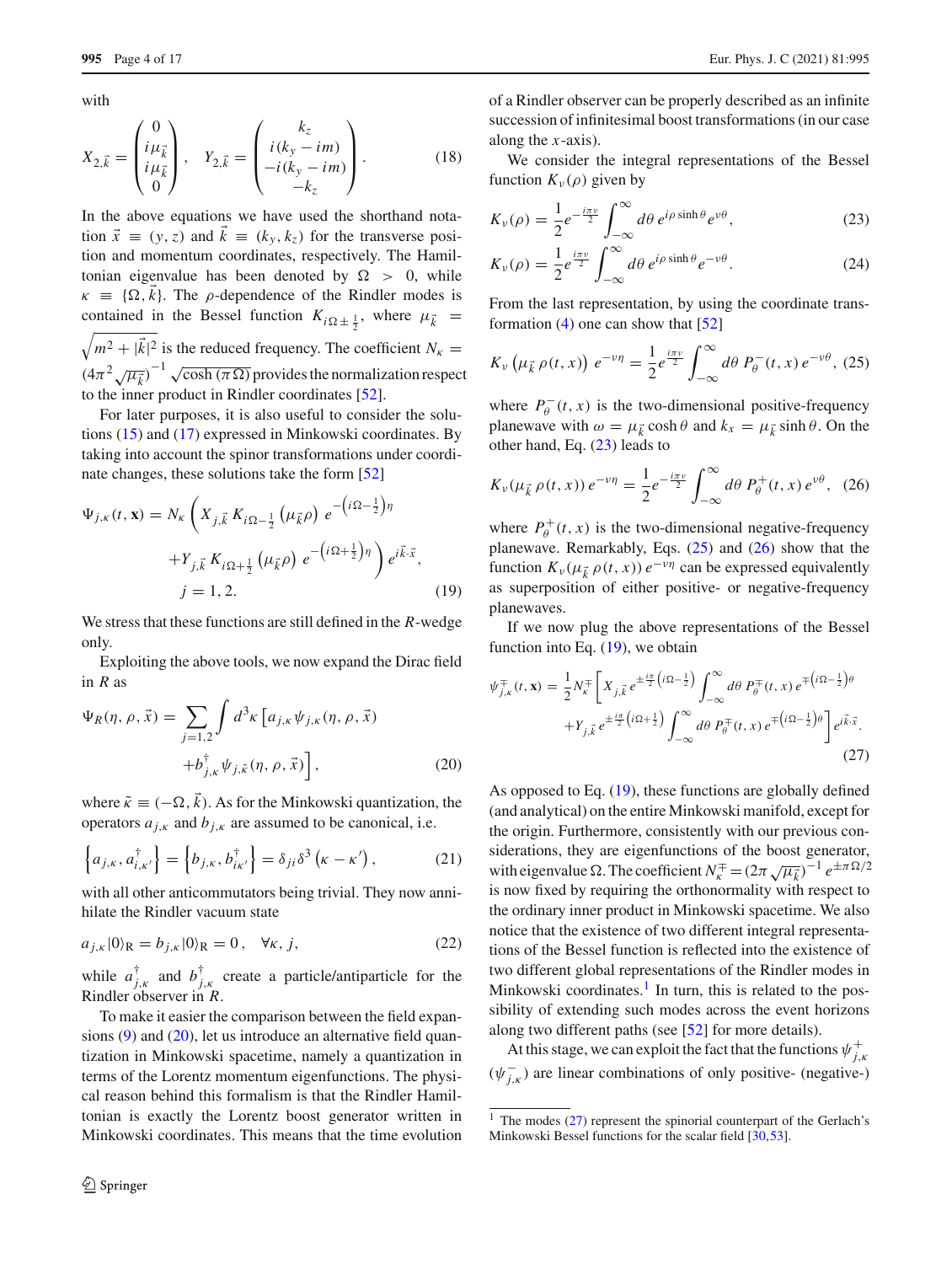frequency planewaves to introduce a field expansion equivalent to Eq. [\(9\)](#page-2-3) as regards the associated Fock space. This expansion reads

<span id="page-4-2"></span>
$$
\Psi(t, \mathbf{x}) = \sum_{j=1,2} \int d^3 \kappa \left[ c_{j,\kappa} \psi_{j,\kappa}^-(t, \mathbf{x}) + d_{j,\kappa}^\dagger \psi_{j,\kappa}^+(t, \mathbf{x}) \right].
$$
\n(28)

Since a field excitation in this quantization is still a positivefrequency mode with respect to the time *t*, it is easy to understand that the vacuum for  $c_{k,k}$  and  $d_{k,k}$  is the same as that for  $a_k^r$  and  $b_k^r$  defined in Eq. [\(12\)](#page-2-4). Mathematically, this can be seen by the following relations

<span id="page-4-0"></span>
$$
c_{j,k} = \left(\psi_{j,k}^-,\Psi\right) = \sum_{r=1,2} \int dk_x \, F_{j,r}(k_x,\Omega) \, a_k^r,\tag{29}
$$

$$
F_{j,r}(k_x, \Omega) = \frac{4\pi^3}{\omega_{\mathbf{k}}} N_{\kappa}^{-} N \left[ \left( \frac{\omega_{\mathbf{k}} + k_x}{\omega_{\mathbf{k}} - k_x} \right)^{i \frac{\Omega}{2} + \frac{1}{4}} e^{i \frac{\pi}{2} \left( i \Omega + \frac{1}{2} \right)} \right]
$$

$$
X_{j,\vec{k}}^{\dagger} + \left(\frac{\omega_{\mathbf{k}} + k_x}{\omega_{\mathbf{k}} - k_x}\right)^{i\frac{\Omega}{2} - \frac{1}{4}} e^{i\frac{\pi}{2}\left(i\Omega - \frac{1}{2}\right)} Y_{j,\vec{k}}^{\dagger} u_{\mathbf{k}}^r \tag{30}
$$

which show that the  $c_{j,k}$ -annihilator is a linear superposition of the  $a_k^r$ 's only. Similarly, for  $d_{j,k}^{\dagger} \psi_{j,k}^+$  we have

<span id="page-4-1"></span>
$$
d_{j,k}^{\dagger} = (\psi_{j,k}^+, \Psi) = \sum_{r=1,2} \int dk_x \, G_{j,r}(k_x, \Omega) \, b_{\mathbf{k}}^{r^+}, \qquad (31)
$$

$$
G_{j,r}(k_x, \Omega) = \frac{4\pi^3}{\omega_{\mathbf{k}}} N_{\kappa}^+ N \left[ \left( \frac{\omega_{\mathbf{k}} + k_x}{\omega_{\mathbf{k}} - k_x} \right)^{i \frac{\Omega}{2} + \frac{1}{4}} e^{i \frac{\pi}{2} \left( i \Omega + \frac{1}{2} \right)} \right]
$$

$$
X_{j,\vec{k}}^{\dagger} + \left( \frac{\omega_{\mathbf{k}} + k_x}{\omega_{\mathbf{k}} - k_x} \right)^{i \frac{\Omega}{2} - \frac{1}{4}} e^{i \frac{\pi}{2} \left( i \Omega - \frac{1}{2} \right)} Y_{j,\vec{k}}^{\dagger} \right] v_{\mathbf{k}}^r
$$
(32)

which show that the  $d_{j,k}$ -annihilator is a linear superposition of the  $b_k^r$ 's only. To simplify the notation, in the above formulas we have omitted the dependence of  $F_{j,r}$  and  $G_{j,r}$  by the transverse momentum  $k$ , since it does not play any significant rôle in our next calculations. Furthermore, the field expansion [\(9\)](#page-2-3) has been used as right entry for the computation of the Minkowski inner products [\(29\)](#page-4-0) and [\(31\)](#page-4-1).

By using Eq. [\(12\)](#page-2-4), it goes without saying that

<span id="page-4-4"></span>
$$
c_{j,k}|0\rangle_{\mathbf{M}} = d_{j,k}|0\rangle_{\mathbf{M}} = 0, \quad \forall k, j.
$$

The proof of the equivalence between the two quantum constructions is completed by noticing that the transformations  $(29)$  and  $(31)$  are canonical, which implies that the new ladder operators  $c_{j,k}$  and  $d_{j,k}$  still obey the canonical anticommutation relations.

#### 2.3 Unruh effect

We can now derive the Unruh effect for the Dirac field as originally proposed in [\[1](#page-15-0)]. Such computation requires the formulation of a quantum construction which is valid for the Minkowski spacetime and gives back the quantization [\(20\)](#page-3-0) when restricted to the *R*-wedge. For this task, we make use of the global modes  $\psi_{j,k}^{\pm}$  and define the two combinations

$$
\mathcal{R}_{j,\kappa} = \frac{1}{\sqrt{2\cosh(\pi\Omega)}} \left( e^{\frac{\pi\Omega}{2}} \psi_{j,\kappa}^- + e^{-\frac{\pi\Omega}{2}} \psi_{j,\kappa}^+ \right),
$$
  

$$
\mathcal{L}_{j,\kappa} = \frac{1}{\sqrt{2\cosh(\pi\Omega)}} \left( e^{-\frac{\pi\Omega}{2}} \psi_{j,\kappa}^- - e^{\frac{\pi\Omega}{2}} \psi_{j,\kappa}^+ \right).
$$
 (34)

These functions have all the required properties. Indeed, they are analytical and orthonormal in the whole Minkowski space. Furthermore  $\mathcal{R}_{j,k}$  is such that it is defined everywhere but in the *L*-sector and reduces to Eqs. [\(15\)](#page-2-1) and [\(17\)](#page-2-2) in *R* (depending on whether  $j = 1, 2$ ). The opposite behavior holds for  $\mathcal{L}_{j,k}$ .

By inverting the above relations with respect to  $\psi_{j,k}^{\pm}$  and replacing into Eq. [\(28\)](#page-4-2), we finally get

$$
\psi(t, \mathbf{x}) = \sum_{j=1,2} \int d^3 \kappa \left[ r_{j,\kappa} \mathcal{R}_{j,\kappa}(t, \mathbf{x}) + r_{j,\kappa}^{\dagger} \mathcal{R}_{j,\tilde{\kappa}}(t, \mathbf{x}) + l_{j,\kappa} \mathcal{L}_{j,\tilde{\kappa}}(t, \mathbf{x}) + l_{j,\kappa}^{\dagger} \mathcal{L}_{j,\kappa}(t, \mathbf{x}) \right],
$$
\n(35)

where the operators  $r_{j,k}$  and  $l_{j,k}$  are connected to  $c_{j,k}$  and  $d_{j,k}$  via the Bogoliubov transformations

<span id="page-4-5"></span>
$$
r_{j,\kappa} = \frac{c_{j,\kappa} e^{\frac{\pi \Omega}{2}} + d_{j,\kappa}^{\dagger} e^{-\frac{\pi \Omega}{2}}}{\sqrt{2 \cosh(\pi \Omega)}},
$$
  

$$
l_{j,\kappa}^{\dagger} = \frac{c_{j,\kappa} e^{-\frac{\pi \Omega}{2}} - d_{j,\kappa}^{\dagger} e^{\frac{\pi \Omega}{2}}}{\sqrt{2 \cosh(\pi \Omega)}}.
$$
 (36)

If we now identify  $r_{i,k}$  with the creation operator for the Rindler observer in *R*, we can evaluate the spectrum of particles detected by such an observer in the Minkowski vacuum quite straightforwardly, obtaining

<span id="page-4-3"></span>
$$
M\langle 0|r_{j,\kappa}^{\dagger}r_{i,\kappa'}|0\rangle_{M} = \frac{1}{e^{2\pi\Omega}+1}\delta_{ij}\delta^{3}(\kappa-\kappa')
$$

$$
\equiv \frac{1}{e^{\beta E}+1}\delta_{ij}\delta^{3}(\kappa-\kappa'), \qquad (37)
$$

where in the last step we have introduced the Rindler proper energy  $E = a\Omega$  and the inverse Unruh temperature  $\beta =$  $1/T_U$ . Clearly, the same result would be obtained by considering the vacuum expectation value of  $l_{j,k}^{\dagger} l_{i,k'}$ , which represents the particle number operator for an accelerated observer in *L*. Thus, from Eq. [\(37\)](#page-4-3) we conclude that the Minkowski vacuum appears as a thermal state for the Rindler observer. The spectrum of particle is distributed according to the Fermi–Dirac statistics with temperature proportional to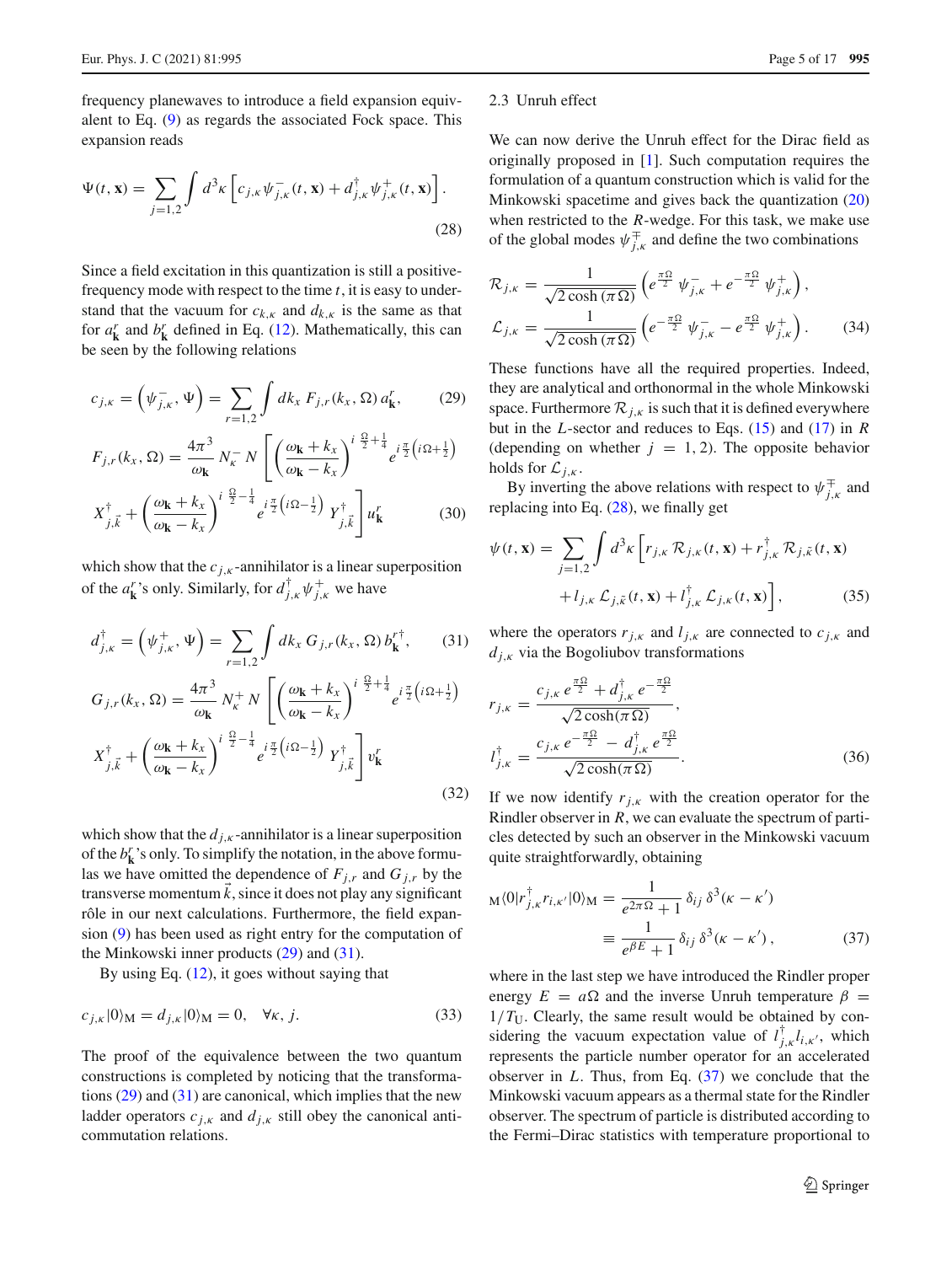the magnitude of the acceleration. This is the well-known Unruh effect [\[1](#page-15-0)].

A comment is in order here: the spectrum [\(37\)](#page-4-3) diverges for  $\kappa = \kappa'$ . This is due to the fact the states created by the action of  $r_{j,k}^{\dagger}$  and  $a_{\mathbf{k}}^{r,\dagger}$  on the vacuum are ill-defined, in the sense that they are not properly normalizable. To avoid unphysical divergences, a wavepacket based approach should be performed. This has been done explicitly for bosons in [\[34](#page-15-19)[,54](#page-15-38)], where it has been shown that the ensuing spectrum retains the same profile as in the planewave formalism, with the Dirac delta function in energy-momentum being now replaced by the Kronecker delta. However, since wavepackets do not affect the spinorial structure of the field, a similar result is expected to be obtained for fermions as well. Then, in the wavepacket approach we can formally write

$$
M\langle 0|r_{j,\kappa}^{\dagger}r_{i,\kappa'}|0\rangle_{M} = \frac{1}{e^{2\pi\Omega}+1}\,\delta_{ij}\,\delta_{\kappa\kappa'},\tag{38}
$$

without any pathological behavior for fixed  $\kappa = \kappa'$ . In the next Section, we shall go on working with planewaves and only at the end we take care of this subtlety.

#### <span id="page-5-0"></span>**3 Flavor mixing in Rindler spacetime**

Quantum mixing is among the most challenging and important topics in Particle Physics. In the well-established quantum mechanical version, it consists in the superposition of two states of particles with different masses, rotated each other of an angle  $\theta$  to give rise to the so-called flavor states. Since its prediction by Pontecorvo [\[55\]](#page-15-39), the theoretical basis of flavor mixing, and in particular of neutrino mixing, have been largely investigated [\[56\]](#page-15-40), leading to the discovery of the phenomenon of neutrino oscillations. Experimental developments have later provided convincing evidences supporting Pontecorvo's proposal [\[57](#page-16-0)[–60\]](#page-16-1). This has inevitably opened up new scenarios in the physics beyond the Standard Model, which account for the neutrino having a non-vanishing mass.

Two decades later Pontecorvo's quantum mechanical approach, a field theoretical formalism for mixed fields has been developed [\[32\]](#page-15-17). This has shown the shortcomings of the original description by pointing out the orthogonality between the vacuum for fields with definite flavors and that for fields with definite masses. Remarkably, this analysis has revealed a rich structure of the interacting-field vacuum as a *su*(2) coherent state, which in turn underlies the unitary inequivalence between the flavor and mass Fock spaces and the consequent alteration of the oscillation formula to include the antiparticle degrees of freedom (see Appendix A for more details).

All of the above field theoretical considerations on flavor mixing have been carried out in Minkowski background. Recently, they have been generalized to Rindler metric for <span id="page-5-1"></span>the case of boson mixing  $[30]$ . To figure out how the flavor/mass inequivalence appears to the Rindler observer, let us consider the mixing transformations for Dirac fields in a simplified two-flavor model

$$
\Psi_e(t, \mathbf{x}) = \cos \theta \, \Psi_1(t, \mathbf{x}) + \sin \theta \, \Psi_2(t, \mathbf{x}), \tag{39a}
$$

$$
\Psi_{\mu}(t, \mathbf{x}) = -\sin\theta \, \Psi_1(t, \mathbf{x}) + \cos\theta \, \Psi_2(t, \mathbf{x}),\tag{39b}
$$

where  $\Psi_e$ ,  $\Psi_\mu$  are the interacting fields with definite flavors (electron and muon), while  $\Psi_1$ ,  $\Psi_2$  denote the free fields with definite masses  $m_1$  and  $m_2$  (with  $m_2 > m_1$ ), satisfying the canonical anticommutator [\(13\)](#page-2-5).

By assuming the standard planewave expansion [\(9\)](#page-2-3) for  $\Psi_1$ ,  $\Psi_2$ , Eqs. [\(39\)](#page-5-1) take the form [\[32\]](#page-15-17)

<span id="page-5-2"></span>
$$
\Psi_{\ell}(t, \mathbf{x}) = \sum_{r=1,2} \int d^3 k \, N \left[ a_{\mathbf{k},\ell}^r(\theta, t) \, u_{\mathbf{k},\sigma}^r(t) e^{i\mathbf{k}\cdot\mathbf{x}} \right. \left. + b_{\mathbf{k},\ell}^{r\dagger}(\theta, t) \, v_{\mathbf{k},\sigma}^r(t) e^{-i\mathbf{k}\cdot\mathbf{x}} \right], \n(\ell, \sigma) = \{ (e, 1), (\mu, 2) \},
$$
\n(40)

where  $\ell(\sigma)$  is the flavor (mass) index and we have rewritten the expansion [\(9\)](#page-2-3) in a formally different (but equivalent) way by embedding the time-dependent exponential factor in the spinors  $u_{\mathbf{k},\sigma}^r(t) = u_{\mathbf{k},\sigma}^r e^{-i\omega_{\mathbf{k},\sigma}t}$ ,  $v_{\mathbf{k},\sigma}^r(t) = v_{\mathbf{k},\sigma}^r e^{i\omega_{\mathbf{k},\sigma}t}$ . The flavor annihilators  $a_{\mathbf{k},\ell}^r(\theta, t)$  and  $b_{\mathbf{k},\ell}^r(\theta, t)$  have been computed explicitly in Appendix A. Furthermore, the algebraic nature of Eq.  $(39)$  has been explored in Eq.  $(A1)$ , showing that each of them exhibits the structure of a rotation nested into a Bogoliubov transformation when considered at the level of ladder operators. As remarked above, the most striking implication of this peculiar structure turns out to be the inequivalence between the mass vacuum  $|0\rangle_{1,2} = |0\rangle_1 \otimes |0\rangle_2$  $(\text{such that } a_{\mathbf{k},i}^r | 0 \rangle_{1,2} = b_{\mathbf{k},i}^r | 0 \rangle_{1,2} = 0, i = 1, 2)$  and the flavor vacuum  $|0(\theta, t)\rangle_{e,\mu}$  (such that  $a_{\mathbf{k},\ell}^r(\theta, t)|0(\theta, t)\rangle_{e,\mu}$  =  $b_{\mathbf{k},\ell}^r(\theta, t)|0(\theta, t)\rangle_{e,\mu} = 0$ ,  $\forall t, \ell = e, \mu$ ), which becomes a condensate of entangled massive particle/antiparticle pairs of density given by Eq. [\(A21\)](#page-14-0).

Now, in the previous Section we have seen that a useful tool to quantize the Dirac field for an accelerated observer is the boost-mode expansion  $(28)$ . Thus, to extend the QFT formalism of mixing to the Rindler metric, we first consider the analogue of Eq.  $(28)$  for flavor fields. By using the same approach as that adopted for the derivation of Eq. [\(40\)](#page-5-2), we infer the following relation

<span id="page-5-3"></span>
$$
\Psi_{\ell}(t, \mathbf{x}) = \sum_{j=1,2} \int d^{3} \kappa \left[ c_{j,\kappa,\ell}(\theta, t) \, \psi_{j,\kappa,\sigma}^{-}(t, \mathbf{x}) \right. \left. + d_{j,\kappa,\ell}^{\dagger}(\theta, t) \, \psi_{j,\kappa,\sigma}^{+}(t, \mathbf{x}) \right], \n(\ell, \sigma) = \{ (e, 1), (\mu, 2) \},
$$
\n(41)

where the flavor ladder operators  $c_{j,k,\ell}$  and  $d_{j,k,\ell}$  are related to the flavor operators  $a_{\mathbf{k},\ell}^r$  and  $b_{\mathbf{k},\ell}^r$  in the planewave expansion  $(40)$  by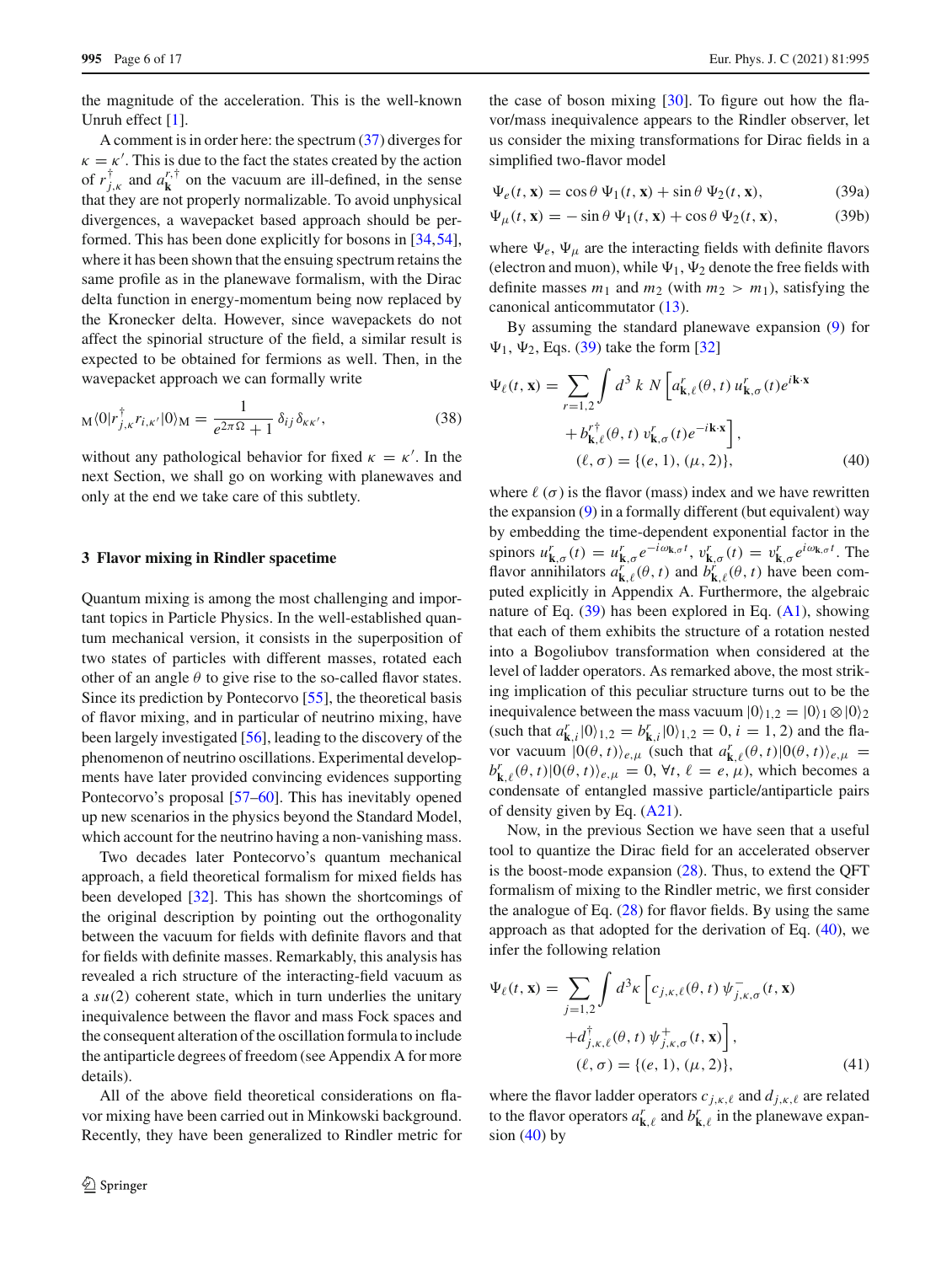<span id="page-6-0"></span>
$$
c_{j,\kappa,\ell}(\theta, t) = \sum_{r=1,2} \int dk_x F_{j,r,\sigma}(k_x, \Omega) a'_{\mathbf{k},\ell}(\theta, t), \quad (\ell, \sigma) = \{(\ell, 1), (\mu, 2)\},
$$
 (42)

with  $F_{i,r,\sigma}$  being given in Eq. [\(30\)](#page-4-0), and

<span id="page-6-1"></span>
$$
d_{j,k\ell}^{\dagger}(\theta, t) = \sum_{r=1,2} \int dk_x G_{j,r,\sigma}(k_x, \Omega) b_{\mathbf{k},\ell}^{r\dagger}(\theta, t), \quad (\ell, \sigma) = \{(\ell, 1), (\mu, 2)\}, \tag{43}
$$

with  $G_{j,r,\sigma}$  being given in Eq. [\(32\)](#page-4-1) (see Eqs. [\(29\)](#page-4-0) and [\(31\)](#page-4-1) for the corresponding relations in the mass basis). By relying on Eq. [\(33\)](#page-4-4) and the related discussion, we stress that Eqs. [\(42\)](#page-6-0) and [\(43\)](#page-6-1) are canonical transformations which leave the flavor vacuum  $|0(\theta, t)\rangle_{e,u}$  unchanged.

The expression  $(41)$  provides us with the springboard we were looking for. Indeed, we can closely follow the Rindler quantization scheme developed for massive fields at the end of Sect. [\(2\)](#page-1-0) and apply to flavor fields. In doing so, we arrive at the following expansion

$$
\psi_{\ell}(t, \mathbf{x}) = \sum_{j=1,2} \int d^{3} \kappa \left[ r_{j,\kappa,\ell}(\theta, t) \mathcal{R}_{j,\kappa,\sigma}(t, \mathbf{x}) + r_{j,\kappa,\ell}^{\dagger}(\theta, t) \mathcal{R}_{j,\tilde{\kappa},\sigma}(t, \mathbf{x}) + l_{j,\kappa,\ell}(\theta, t) \mathcal{L}_{j,\tilde{\kappa},\sigma}(t, \mathbf{x}) + l_{j,\kappa,\ell}^{\dagger}(\theta, t) \mathcal{L}_{j,\kappa,\sigma}(t, \mathbf{x}) \right],
$$
\n(44)

where  $(\ell, \sigma) = \{(e, 1), (\mu, 2)\}\)$ , as usual. The flavor ladder operators for the Rindler observer read

$$
r_{j,\kappa,\ell}(\theta,t) = \frac{c_{j,\kappa,\ell}(\theta,t) e^{\frac{\pi \Omega}{2}} + d_{j,\kappa,\ell}^{\dagger}(\theta,t) e^{-\frac{\pi \Omega}{2}}}{\sqrt{2\cosh(\pi \Omega)}},
$$
  

$$
l_{j,\kappa,\ell}^{\dagger}(\theta,t) = \frac{c_{j,\kappa,\ell}(\theta,t) e^{-\frac{\pi \Omega}{2}} - d_{j,\kappa,\ell}^{\dagger}(\theta,t) e^{\frac{\pi \Omega}{2}}}{\sqrt{2\cosh(\pi \Omega)}},
$$
(45)

which have indeed the same structure as the transformations [\(36\)](#page-4-5), the mass index being now replaced by the flavor one.

Two comments deserve attention here: first, as opposed to the Minkowski frequencies  $\omega_{\mathbf{k},i}$ ,  $i = 1, 2$ , the Rindler frequency  $\Omega$  does not carry any index since it is independent of the field masses. Furthermore, we emphasize that the flavor ladder operators for the Rindler observer are given by the combinations of two Bogoliubov transformations, the thermal one responsible for the Unruh effect and encoded by the  $\Omega$ -dependent Bogoliubov coefficients, the second one arising from mixing and implicitly contained in  $c_{j,k,\ell}$  and  $d_{j,k,\ell}$  trough Eqs. [\(42\)](#page-6-0) and [\(43\)](#page-6-1). This is the same structure found for the case of boson field mixing in Rindler space (see [\[30](#page-15-15),[61,](#page-16-2)[62\]](#page-16-3)).

By using Eqs.  $(A11)$  and  $(A12)$ , we can now explicitly write down  $r_{j,k,\ell}$  as

$$
r_{j,\kappa,\ell}(\theta, t) = \frac{1}{\sqrt{2\cosh(\pi\Omega)}}
$$
  
\n
$$
\sum_{r=1,2} \int dk_x \left\{ e^{\frac{\pi\Omega}{2}} F_{j,r,\sigma}(k_x, \Omega) a_{\mathbf{k},\ell}^r(\theta, t) + e^{-\frac{\pi\Omega}{2}} G_{j,r,\sigma}(k_x, \Omega) b_{\mathbf{k},\ell}^{r\dagger}(\theta, t) \right\},
$$
  
\n
$$
= \frac{1}{\sqrt{2\cosh(\pi\Omega)}} \sum_{r=1,2} \int dk_x \left\{ e^{\frac{\pi\Omega}{2}} F_{j,r,\sigma}(k_x, \Omega) \right\}
$$
  
\n
$$
\left\{ \cos\theta a_{\mathbf{k},1}^r + \sin\theta \sum_{s=1,2} \left[ (u_{\mathbf{k},1}^{r\dagger}(t), u_{\mathbf{k},2}^s(t)) a_{\mathbf{k},2}^s + (u_{\mathbf{k},1}^{r\dagger}(t), v_{-\mathbf{k},2}^s(t)) b_{-\mathbf{k},2}^{s\dagger} \right] \right\}
$$
  
\n
$$
+ e^{-\frac{\pi\Omega}{2}} G_{j,r,\sigma}(k_x, \Omega) \left\{ \cos\theta b_{\mathbf{k},1}^{r\dagger}
$$
  
\n
$$
+ \sin\theta \sum_{s=1,2} \left[ \left( v_{\mathbf{k},2}^{s\dagger}(t), v_{\mathbf{k},1}^r(t) \right)^* b_{\mathbf{k},2}^{s\dagger} + \left( u_{-\mathbf{k},2}^{s\dagger}(t), v_{\mathbf{k},1}^r(t) \right)^* a_{-\mathbf{k},2}^s \right] \right\},
$$
  
\n(46)

and similarly for  $l_{i,k,\ell}$ .

As in Eq. [\(37\)](#page-4-3), we can now derive the vacuum distribution of mixed particles for the Rindler observer by computing the expectation value  $_{1,2}\langle 0|r_{j,\kappa,\ell}^{\dagger}(\theta, t) r_{j,\kappa,\ell}(\theta, t)|0\rangle_{1,2}$ . However, this faces us with the computation of nontrivial integrals, which cannot be solved analytically. Despite such technicalities, interesting implications can still be derived by setting  $t = \eta = 0$  and in the realistic approximation of relativistic neutrinos, i.e.  $\epsilon \equiv \sqrt{m_2^2 - m_1^2/\omega_{\mathbf{k},1}} \ll 1$ . Under these assumptions, it is a matter of direct calculations to show that

$$
r_{j,\kappa,\ell}(\theta)|0\rangle_{1,2} = \frac{e^{\frac{\pi\Omega}{2}}}{\sqrt{2\cosh(\pi\Omega)}}
$$
  

$$
\sum_{r=1,2} \int dk_x F_{j,r,\sigma}(k_x,\Omega) \sin\theta \left(V_k^{r1} b_{-\mathbf{k},2}^{1\dagger} + V_k^{r2} b_{-\mathbf{k},2}^{2\dagger}\right)|0\rangle_{1,2}
$$
  

$$
+ \frac{e^{-\frac{\pi\Omega}{2}}}{\sqrt{2\cosh(\pi\Omega)}} \sum_{r=1,2} \int dk_x G_{j,r,\sigma}(k_x,\Omega)
$$
  

$$
\left(\cos\theta b_{\mathbf{k},1}^{r\dagger} + \sin\theta U_{\mathbf{k}} b_{\mathbf{k},2}^{r\dagger}\right)|0\rangle_{1,2},
$$
 (47)

where the  $U_{\bf k}$  and  $V_{\bf k}$  coefficients have been defined in Eqs.  $(A13)-(A17)$  $(A13)-(A17)$  $(A13)-(A17)$ . We stress that all the time-dependent quantities in the above equation must be intended as evaluated for  $t = \eta = 0$ .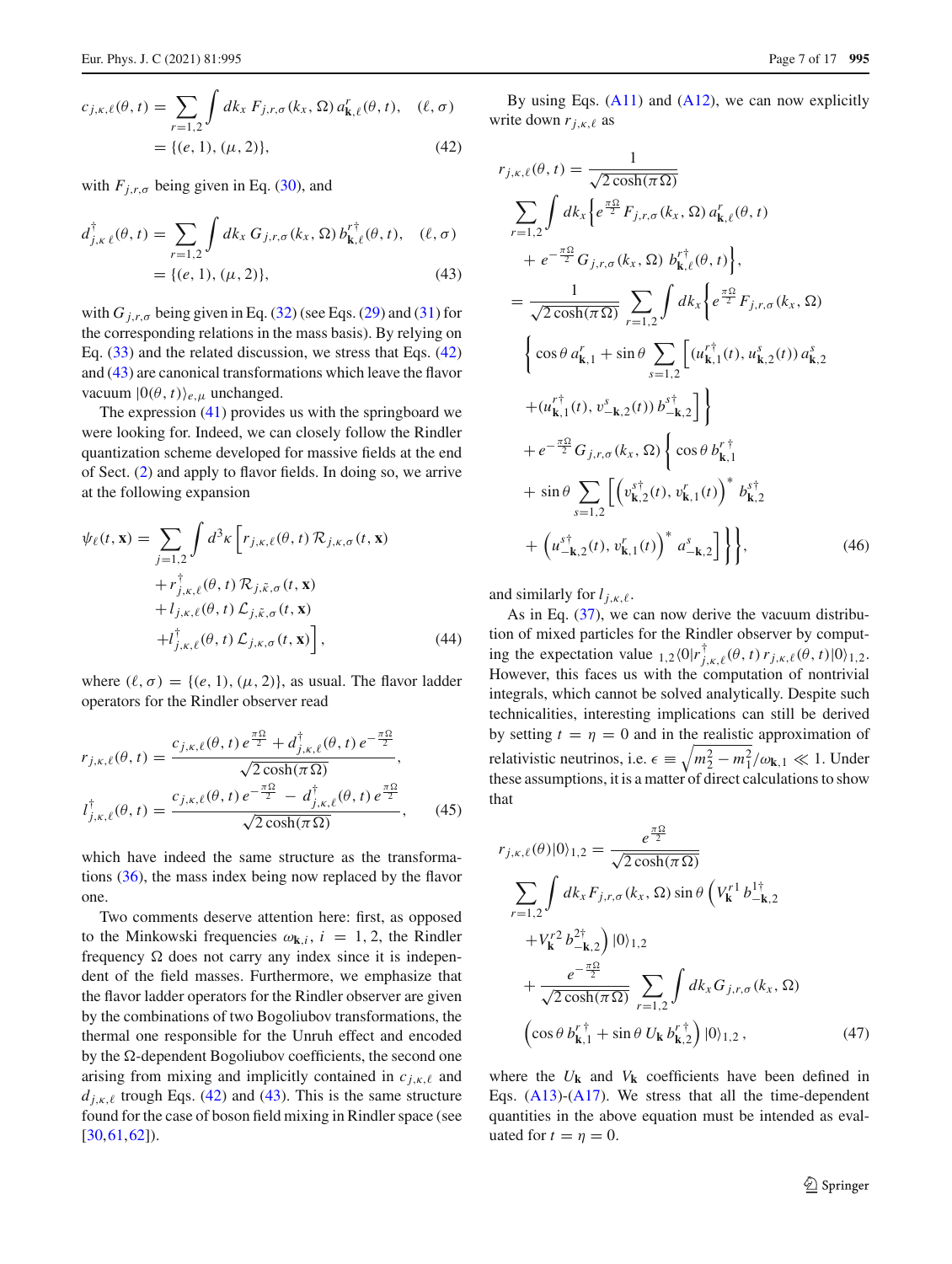Therefore, the particle spectrum at  $t = \eta = 0$  becomes

<span id="page-7-1"></span>
$$
1,2\langle 0|r_{j,\kappa,\ell}^{\dagger}(\theta)r_{j,\kappa,\ell}(\theta)|0\rangle_{1,2}
$$
  
\n
$$
=\frac{1}{e^{2\pi\Omega}+1}
$$
  
\n
$$
+\frac{\sin^2\theta}{2\cosh(\pi\Omega)}\Big[e^{\pi\Omega}\mathcal{N}_{j,\kappa,\sigma}^{FF}-e^{-\pi\Omega}\mathcal{N}_{j,\kappa,\sigma}^{GG}
$$
  
\n
$$
+\big(\mathcal{N}_{j,\kappa,\sigma}^{FG}+c.c.\big)\Big],
$$
\n(48)

where the first contribution is the standard Fermi-Dirac distribution, while the terms multiplied by  $\sin^2 \theta$  are the mixinginduced corrections. Here, we have used the relation  $(A20)$ for the Bogoliubov coefficients  $U_{\bf k}$  and  $V_{\bf k}$ . Furthermore, we have implicitly taken into account the advantages of the wavepacket approach, which allows us to get rid of any pathological divergency in the evaluation of the spectrum for fixed momentum  $\kappa$  (see the discussion at the end of Sect. [2\)](#page-1-0).

The explicit expressions of  $\mathcal{N}_{j,k,\sigma}^{FF}$ ,  $\mathcal{N}_{j,k,\sigma}^{GG}$  and  $\mathcal{N}_{j,k,\sigma}^{FG}$  are rather awkward to exhibit. Here we provide their integral expressions

<span id="page-7-2"></span>
$$
\mathcal{N}_{j,\kappa,\sigma}^{FF} \equiv \sum_{r=1,2} \int dk_x |F_{j,r,\sigma}(k_x,\Omega)|^2 |V_{\mathbf{k}}|^2, \tag{49}
$$

$$
\mathcal{N}_{j,\kappa,\sigma}^{GG} \equiv \sum_{r=1,2} \int dk_x |G_{j,r,\sigma}(k_x,\Omega)|^2 |V_{\mathbf{k}}|^2, \tag{50}
$$

$$
\mathcal{N}_{j,\kappa,\sigma}^{FG} \equiv \sum_{r=1,2} \int dk_x F_{j,r,\sigma}(k_x,\Omega) \left[ G_{j,1,\sigma}^*(-k_x,\Omega) V_{\mathbf{k}}^{r1} + G_{j,2,\sigma}^*(-k_x,\Omega) V_{\mathbf{k}}^{r2} \right] U_{\mathbf{k}}.
$$
\n(51)

For concreteness, we consider the case of spin  $j = 1$  and flavor  $\ell = e$  in Eq. [\(48\)](#page-7-1) (the same considerations hold true for  $j = 2$  and/or  $\ell = \mu$ ). In turn, this amounts to setting the mass index  $\sigma$  equal to one. Then, by replacing Eqs. [\(30\)](#page-4-0), [\(32\)](#page-4-1) and  $(A19)$  into  $(49)$  and  $(50)$  and rewriting

$$
m_2 = \sqrt{m_1^2 + \epsilon^2 \omega_{\mathbf{k},1}^2}, \quad \omega_{\mathbf{k},2} = \omega_{\mathbf{k},1} \sqrt{1 + \epsilon^2}, \tag{52}
$$

one can show that

$$
\mathcal{N}_{1,\kappa,1}^{FF} \sim \mathcal{O}\left(\epsilon^4\right), \quad \mathcal{N}_{1,\kappa,1}^{GG} \sim \mathcal{O}\left(\epsilon^4\right). \tag{53}
$$

On the other hand, from Eq.  $(51)$  it follows that

$$
\mathcal{N}_{1,\kappa,1}^{FG} \simeq \int dk_x \,\epsilon^2 \,\mathcal{I}_{\kappa}(k_x) \,, \tag{54}
$$

where the function  $\mathcal{I}_{k}(k_{x})$  is explicitly given in Appendix B. By further manipulation, we finally arrive at

$$
\mathcal{N}_{1,\kappa,1}^{FG} \simeq \frac{|\Delta m^2|}{\mu_{\vec{k},1}^2} e^{-\pi \Omega} \mathcal{H}(\mu_{\vec{k},1}),
$$
\n(55)

where we have factorized out the dependence on both  $|\Delta m^2| = |m_2^2 - m_1^2|$  and  $\Omega$ , and  $\mathcal{H}(\mu_{\vec{k},1})$  denotes the (dimensionless)  $k_x$ -integral of the residual function. Although such integral cannot be evaluated analytically, numerical estimations show that it assumes finite values and its real part is positive, at least in the regime of interest (see the discussion below Eq.  $(B4)$ ).

Thus, to the leading order in  $\epsilon$  we can neglect the corrections  $\mathcal{N}_{1,\kappa,1}^{FG}$  and  $\mathcal{N}_{1,\kappa,1}^{GG}$  in Eq. [\(48\)](#page-7-1) and retain only  $\mathcal{N}_{1,\kappa,1}^{FG}$ . In this way the modified Unruh spectrum takes the form

<span id="page-7-3"></span>
$$
_{1,2}\langle 0|r_{1,\kappa,e}^{\dagger}(\theta)r_{1,\kappa,e}(\theta)|0\rangle_{1,2}
$$
\n
$$
\simeq \frac{1}{e^{2\pi\Omega}+1} + \frac{|\Delta m^2|}{\mu_{\vec{k},1}^2} \sin^2 \theta \operatorname{Re}\{\mathcal{H}(\mu_{\vec{k},1})\} \frac{e^{-\pi\Omega}}{\cosh(\pi\Omega)},
$$
\n(56)

where  $Re\{z\}$  indicates the real part of *z*. Notice that this has the same structure as the modified spectrum found for mixing of bosons [\[30](#page-15-15)]. Furthermore, the mixing-induced correction tends to  $|\Delta m^2|/\mu_{\vec{k},1}^2 \sin^2 \theta \operatorname{Re}\{\mathcal{H}(\mu_{\vec{k},1})\} \ll 1$  for  $\Omega \to 0$ , while it vanishes for large  $\Omega$ .

Within the framework of Boltzmann–Gibbs thermodynamics, the result  $(48)$  (or equivalently  $(56)$ ) is a signature of the broken thermality of Unruh radiation for mixed fields. Such an effect has been discussed in more detail in [\[30\]](#page-15-15) for the case of boson mixing. Regardless of the specific nature of the fields, it can essentially be traced back to the complex nature of the quantum vacuum for mixed fields. Indeed, whilst in the absence of mixing this state is made up of one type of pairwise correlated particles/antiparticles, for mixed fields it contains pairs of both equal and different types (see the discussion in Appendix A). This gives rise to a nontrivial modification of the Unruh distribution, which however is recovered for  $\theta = 0$  and/or  $m_2 = m_1$ , consistently with the vanishing of mixing. We further elaborate on the physical meaning of Eq. [\(56\)](#page-7-3) in the next section, where we revisit the above effect in the context of nonextensive Tsallis theory.

#### <span id="page-7-0"></span>**4 q-generalized Tsallis statistics for neutrino mixing**

In Boltzmann-Gibbs statistical mechanics, entropy is as a measure of the number of possible microscopic states of a system in thermodynamic equilibrium, consistent with its macroscopic thermodynamic properties. This definition is enclosed in the well-known formula

<span id="page-7-4"></span>
$$
S_{\text{BG}} = -\sum_{i=1}^{W} p_i \log p_i, \tag{57}
$$

for a set of *W* discrete microstates, where  $p_i$  is the probability of the *i*-th microscopic configuration with the condition  $\sum_{i=1}^{W} p_i = 1$ . Clearly, if probabilities are all equal, this takes the form  $S_{BG} = \log W$ .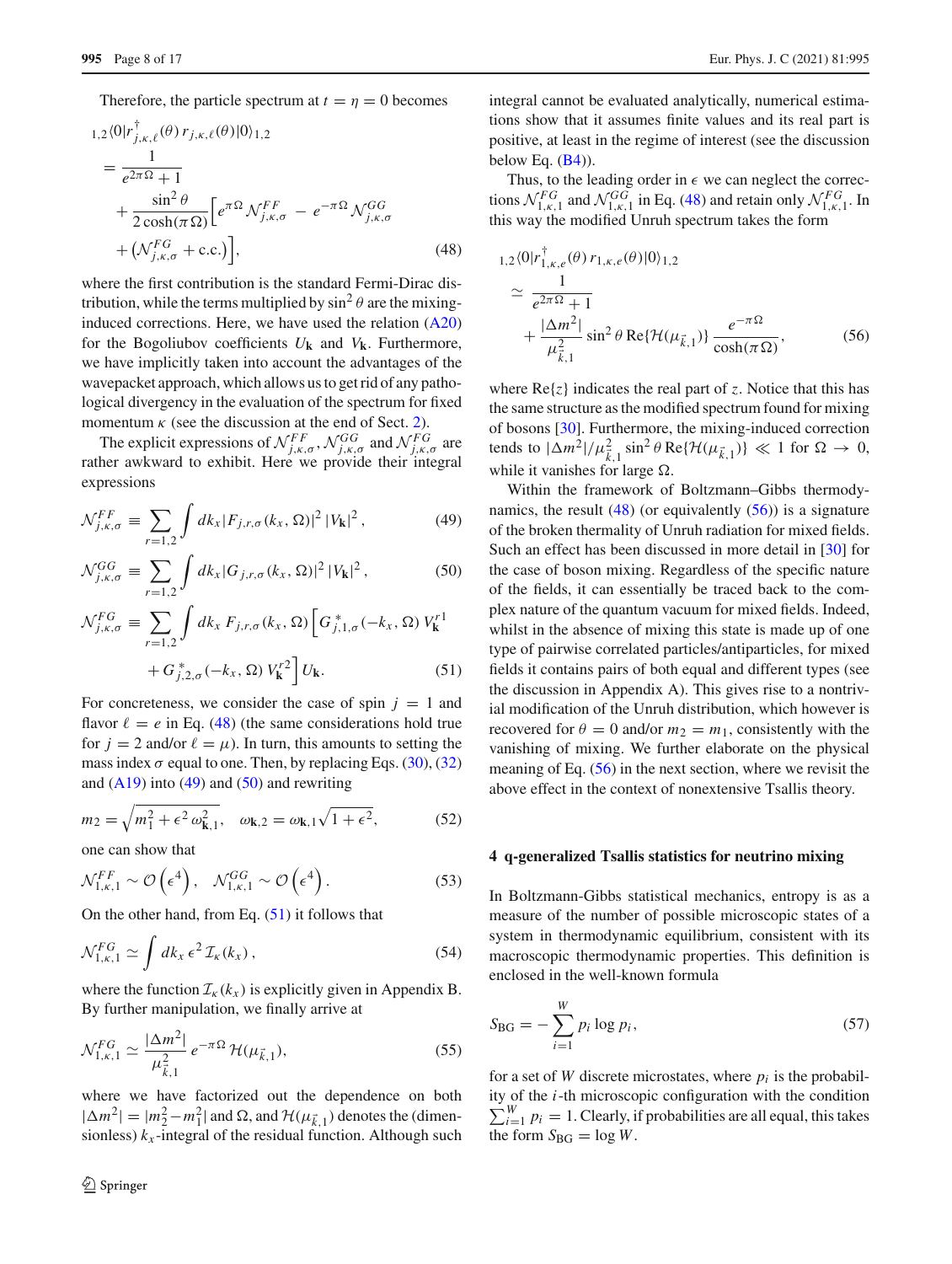It is immediate to check that the entropy as defined above is additive, which means that, given two probabilistically independent systems *A* and *B* with entropies  $S_{BG}(A)$  and  $S_{BG}(B)$ , the total entropy is  $S_{BG}(A + B) = S_{BG}(A) +$  $S_{BG}(B)$ . Intuitively, this reflects the fact that, in the absence of interactions, the number of total states of a composite systems is simply given by the sum of the states of its constituent parts.

Although Boltzmann–Gibbs statistics is the correct way of approaching thermodynamic ergodic systems, it has been argued that strong correlations may be sometime responsible for the emergence of exotic features that lye outside the domain of description of the standard theory. The most emblematic example of systems falling within this category are the gravitational systems, as already pointed out by Gibbs at the beginning of the last century. Hence, in such cases a generalization of Boltzmann–Gibbs statistics and the related additive entropy is unavoidable.

Along this line, in [\[35](#page-15-20)[–38](#page-15-21)] it has been shown that a proper generalization of Eq. [\(57\)](#page-7-4) for complex systems exhibiting long-range interactions and/or spacetime entanglement is given by the following nonadditive entropy

<span id="page-8-0"></span>
$$
S_q = \frac{1 - \sum_{i=1}^{W} p_i^q}{q - 1} = \sum_{i=1}^{W} p_i \log_q \frac{1}{p_i}, \quad q \in \mathbb{R}^+, \tag{58}
$$

where

$$
\log_q z \equiv \frac{z^{1-q} - 1}{1-q}, \quad (\log_1 z = \log z). \tag{59}
$$

This is the so-called *q*-Tsallis entropy and the framework built upon it is the nonextensive (or Tsallis) statistical mechanics. We notice that the Boltzmann–Gibbs defini-tion [\(57\)](#page-7-4) is a special case of  $S_q$  for  $q \rightarrow 1$ . Moreover, by considering again two independent systems such that  $p_{ij}^{A+B} = p_i^A p_j^B$ ,  $\forall (i, j)$ , Eq. [\(58\)](#page-8-0) yields

<span id="page-8-4"></span>
$$
S_q(A + B) = S_q(A) + S_q(B) + (1 - q)S_q(A)S_q(B),
$$
 (60)

which shows that  $S_q$  is superadditive or subadditive, depending on whether  $q < 1$  or  $q > 1$ . Since the *q*-entropic index quantifies the departure from Boltzmann–Gibbs, it is typically named nonextensive Tsallis parameter. As remarked above, the definition [\(58\)](#page-8-0) works quite well for strongly gravitating systems, and in particular for black holes [\[37](#page-15-27)], although in recent years encouraging results have been obtained in the study of the cosmic background radiation [\[44](#page-15-28),[45](#page-15-29)], lowdimensional dissipative systems [\[38\]](#page-15-21), solar neutrinos [\[46\]](#page-15-30) and polymer chains [\[47\]](#page-15-31), among others.

The *q*-generalized entropy [\(58\)](#page-8-0) naturally leads to nontrivial modifications of the standard tools of Boltzmann–Gibbs theory. For instance, in [\[63](#page-16-4)] it has been discussed how the removal of the assumption of extensivity of entropy from statistical mechanics affects the core thermodynamic relations, including the zero-th law of thermodynamics and the concepts of temperature and pressure. Similarly, in [\[64](#page-16-5)[–68\]](#page-16-6) Tsallis entropy has been used to derive the following generalized average occupational numbers

<span id="page-8-2"></span>
$$
N_q(E) = \frac{1}{[1 + (q-1)\beta E]^{1/(q-1)} \pm 1},\tag{61}
$$

which are obtained through the usual procedure of maximizing Tsallis entropy under the constraints of keeping constant the average internal energy and the average number of particles. Here the upper (lower) sign refers to the generalized Fermi-Dirac (Bose–Einstein) distribution.[2](#page-8-1) Furthermore  $\beta = 1/T$ , where *T* is the temperature of the system. We remark that the usual Fermi-Dirac and Bose-Einstein distributions are recovered in the  $q \to 1$  limit.

To make physical sense, the distributions  $(61)$  must be non-negative and real-valued. This gives rise to the following constraint

<span id="page-8-5"></span>
$$
\begin{cases} 0 \le E \le [(1-q)\beta]^{-1} & \text{for } q < 1, \\ E \ge 0 & \text{for } q > 1. \end{cases} \tag{62}
$$

Following  $[70]$  $[70]$ , we also point out that Eq.  $(61)$  only provides a preliminary but still useful approximation. Indeed, one cannot derive the exact analytical expression of the generalized distribution for arbitrary values of *q*, due to the nonseparability of the partition function. Nevertheless, the error committed turns out to be fairly negligible at very low temperatures for systems with large numbers of particles, as it is for quantum fields (see [\[70\]](#page-16-7) for more detailed numerical estimations). Accordingly, since the Unruh temperature is extremely small even for huge accelerations,  $3$  the use of Eq. [\(61\)](#page-8-2) is well justified.

In the previous section we have emphasized that the Unruh spectrum for mixed fields loses its typical thermal profile owing to the entangled structure acquired by the quantum vacuum, which becomes a (time-dependent) *su*(2) coherent state (see Eqs. [\(48\)](#page-7-1) or [\(56\)](#page-7-3)). Based on the observation that the generalized Tsallis framework well describes strongly correlated systems, either on quantum or classical grounds, in [\[34\]](#page-15-19) the question arose of how such a result could appear when rephrased in the language of nonextensive Tsallis statistics. Remarkably, for mixing of bosons it has been shown that the modified Unruh distribution can be mapped into the *q*generalized Bose–Einstein distribution [\(61\)](#page-8-2), provided that the *q*-entropic index is properly related to the characteristic mixing parameters  $\sin \theta$  and  $\Delta m$ .

<span id="page-8-1"></span><sup>2</sup> With regard to the *q*-generalized Fermi-Dirac distribution, it is worth noting that apparent violations of Pauli's principle arising in the nonextensive quantum thermostatistics at finite temperature have been discussed in [\[69\]](#page-16-8) in connection with the possible existence of dark (à la Bacry) fermions.

<span id="page-8-3"></span> $3$  Let us remind that  $T_U$  is smaller than 1 K even for accelerations up to  $10^{21}$  m/s<sup>2</sup>.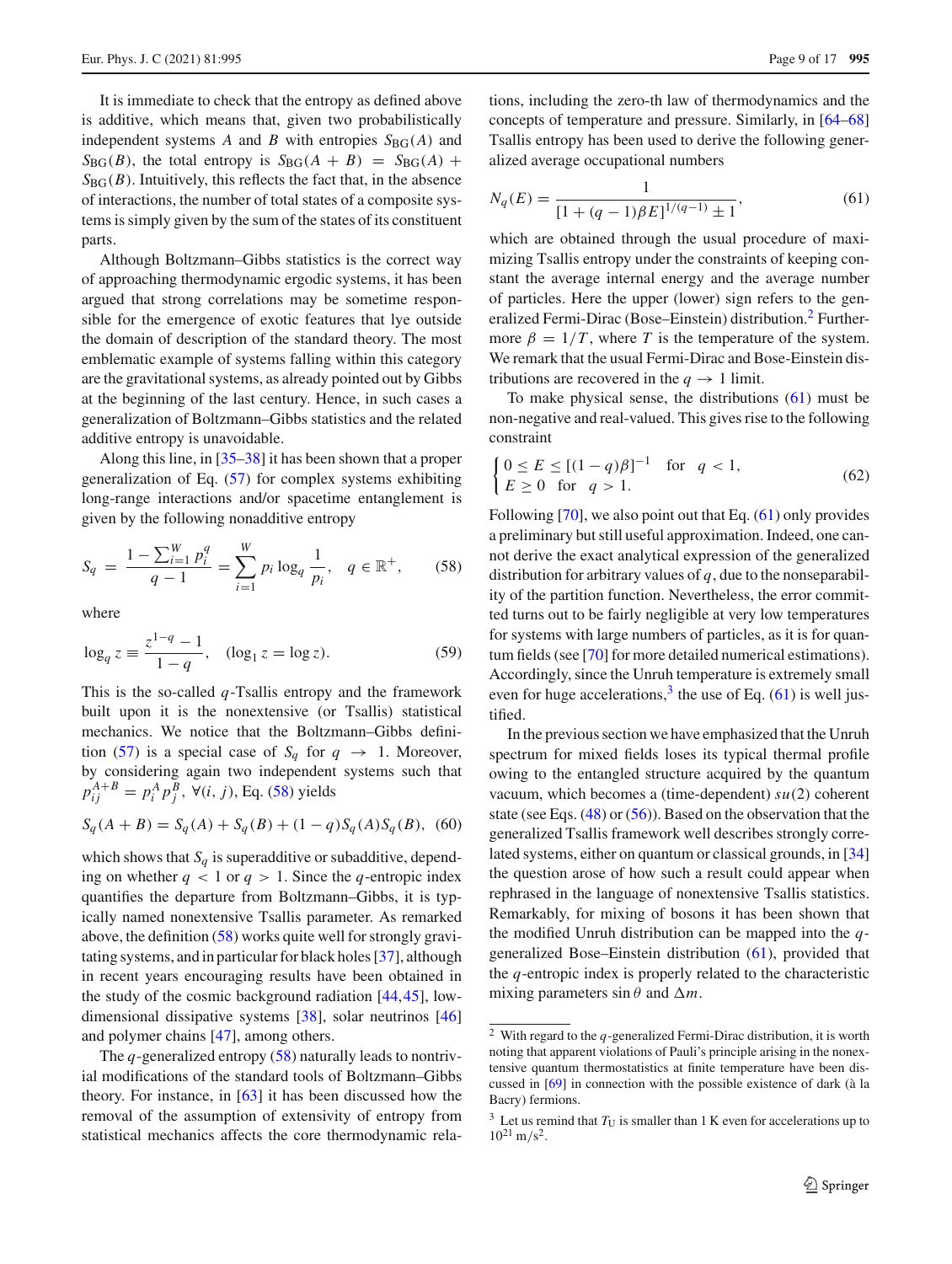Following this analysis, here we extend the Tsallis paradigm to mixing of fermions as well. Clearly, since the correction in Eq. [\(56\)](#page-7-3) slightly affects the Fermi-Dirac spectrum at both high and low energy regimes, it is reasonable to expand the generalized distribution  $(61)$  (with the  $+$  sign in the denominator) for tiny departures of *q* from unity. To the leading order, we then obtain

<span id="page-9-0"></span>
$$
N_q(E) \simeq \frac{1}{e^{\beta E} + 1} + \frac{(\beta E)^2}{4[1 + \cosh(\beta E)]}(q - 1),
$$
  
= 
$$
\frac{1}{e^{\beta E} + 1} + \frac{1}{8}(\beta E)^2 \operatorname{sech}^2\left(\frac{\beta E}{2}\right)(q - 1), \quad (63)
$$

to be compared with the corresponding Tsallis-induced correction for bosons (see Eq. (39) of [\[34](#page-15-19)])

$$
N_q(E) \simeq \frac{1}{e^{\beta E} - 1} + \frac{1}{8} (\beta E)^2 \operatorname{csch}^2\left(\frac{\beta E}{2}\right) (q - 1). (64)
$$

In passing, we note that a similar perturbative analysis in nonextensive statistics has been carried out in the context of high-energy heavy-ion collisions [\[71](#page-16-9)], starting from the experimental evidence that high-energy nucleus-nucleus collisions cannot be described in terms of superpositions of elementary nucleon-nucleon interactions. In that case, the use of Tsallis statistics is motivated by the hypothesis that collective effects in the hadronic medium can be traced back to some kind of memory effects and long-range forces that may occur during high-energy ion collisions.

Now, Eq. [\(63\)](#page-9-0) can be compared to the modified spec-trum [\(56\)](#page-7-3) by setting  $E = a\Omega$  (the proper energy of Rindler modes) and  $\beta = 1/T_U = 2\pi/a$ . Straightforward calculations lead to

<span id="page-9-1"></span>
$$
N_q(\Omega) \simeq \frac{1}{e^{2\pi\Omega} + 1} + \frac{\pi^2}{2} \Omega^2 \operatorname{sech}^2(\pi \Omega) (q - 1).
$$
 (65)

Although we are only retaining the first term in the expansion, we notice that the energy dependence of the *q*-generalized spectrum gets nontrivially altered.

Let us now investigate the correspondence between the modification of Unruh distribution arising in the context of flavor mixing and that obtained in the nonextensive Tsallis theory, respectively. By equating Eqs.  $(56)$  and  $(65)$ , we infer

<span id="page-9-2"></span>
$$
q = 1 + \mathcal{F}_{\theta}\left(\Delta m^2, \mu_{\vec{k},1}\right) \frac{1 + e^{-2\pi\Omega}}{\Omega^2}
$$

$$
\simeq 1 + \frac{\mathcal{F}_{\theta}\left(\Delta m^2, \mu_{\vec{k},1}\right)}{\Omega^2},\tag{66}
$$

where in the last step we have approximated

$$
\frac{1+e^{-2\pi\Omega}}{\Omega^2} \simeq \frac{1}{\Omega^2}, \quad \text{for } \Omega > 0,
$$
 (67)

apart from an irrelevant factor, and we have defined

<span id="page-9-3"></span>
$$
\mathcal{F}_{\theta}\left(\Delta m^2, \mu_{\vec{k},1}\right) \equiv \frac{|\Delta m^2| \operatorname{Re}\{\mathcal{H}\left(\mu_{\vec{k},1}\right)\}}{\pi^2 \mu_{\vec{k},1}^2} \sin^2 \theta \,. \tag{68}
$$

The function  $\mathcal{H}(\mu_{\vec{k},1})$  is defined in Eqs. [\(B2\)](#page-12-2)–[\(B4\)](#page-12-1) of Appendix B.

Now, since  $\text{Re}\{\mathcal{H}(\mu_{\vec{k},1})\} > 0$  (at least in the regime we are considering, see Appendix B), from the above relations we infer that  $q > 1$ , indicating the subadditive regime of Tsallis entropy, according to Eq. [\(60\)](#page-8-4). Furthermore, from Eq. [\(62\)](#page-8-5) we see that there is no upper limit on the energy scale. By contrast, for the case of boson mixing one has  $q < 1$ , which corresponds to a flavor vacuum entropy higher than the sum of the entropies of the two mass vacua taken separately (Tsallis superadditive regime) [\[34\]](#page-15-19).

Therefore, in the above effective picture, the properties of Unruh condensate for mixed particles can be described in terms of the nonextensive Tsallis statistics, with the *q*entropic index satisfying the condition [\(66\)](#page-9-2). As expected, the departure of *q* from unity depends on the mixing angle and the mass difference in such a way that the usual Boltzmann– Gibbs theory with  $q = 1$  is recovered for  $\theta = 0$  and/or  $\Delta m = 0$ , consistently with the vanishing of mixing in both cases. The same behavior occurs in the ultrarelativistic limit  $\Delta m/\mu_{k,1} \to 0$ , since Re{ $\mathcal{H}(\mu_{k,1})$ } is finite even for large momenta. This can be understood by observing that in such approximation the field theoretical description of flavor mixing reproduces the standard quantum mechanical framework, in which the flavor and mass representations are connected by a simple rotation, and thus the related Fock spaces are unitarily equivalent to each other (see the discussion in Appendix A).

Following  $[34]$  $[34]$ , we now exploit Eq.  $(66)$  to provide an alternative interpretation for the result [\(56\)](#page-7-3). Indeed, instead of regarding the mixing-induced distortion of the spectrum as a nonthermal effect within Boltzmann–Gibbs framework, we can trace its origin back to a modification of the vacuum distribution of particles/antiparticle pairs at a more fundamental statistical level. We remark that a similar connection between the Unruh effect and Tsallis statistics has been exhibited in [\[72](#page-16-10)[,73](#page-16-11)] in the context of deformed uncertainty relations accounting for a minimal length at Planck scale (Generalized Uncertainty Principle).

As for the case of bosons, the identification in Eq. [\(66\)](#page-9-2) shows that the *q*-entropic index exhibits a running behavior as a function of the Rindler frequency  $\Omega$ . This is quite a common behavior for quantum field theoretical and quantum gravity systems. An analogous study in Tsallis statistics with a varying nonextensive parameter has been recently developed in cosmology in [\[48\]](#page-15-32). Interestingly, we notice that, while for mixing of bosons the deviation of *q* from unity depends on  $\Omega^{-1}$  [\[34](#page-15-19)], in the present case it scales as  $\Omega^{-2}$ . Of course, this does not entail any dimensional problem, being the Rindler frequency  $\Omega$  dimensionless.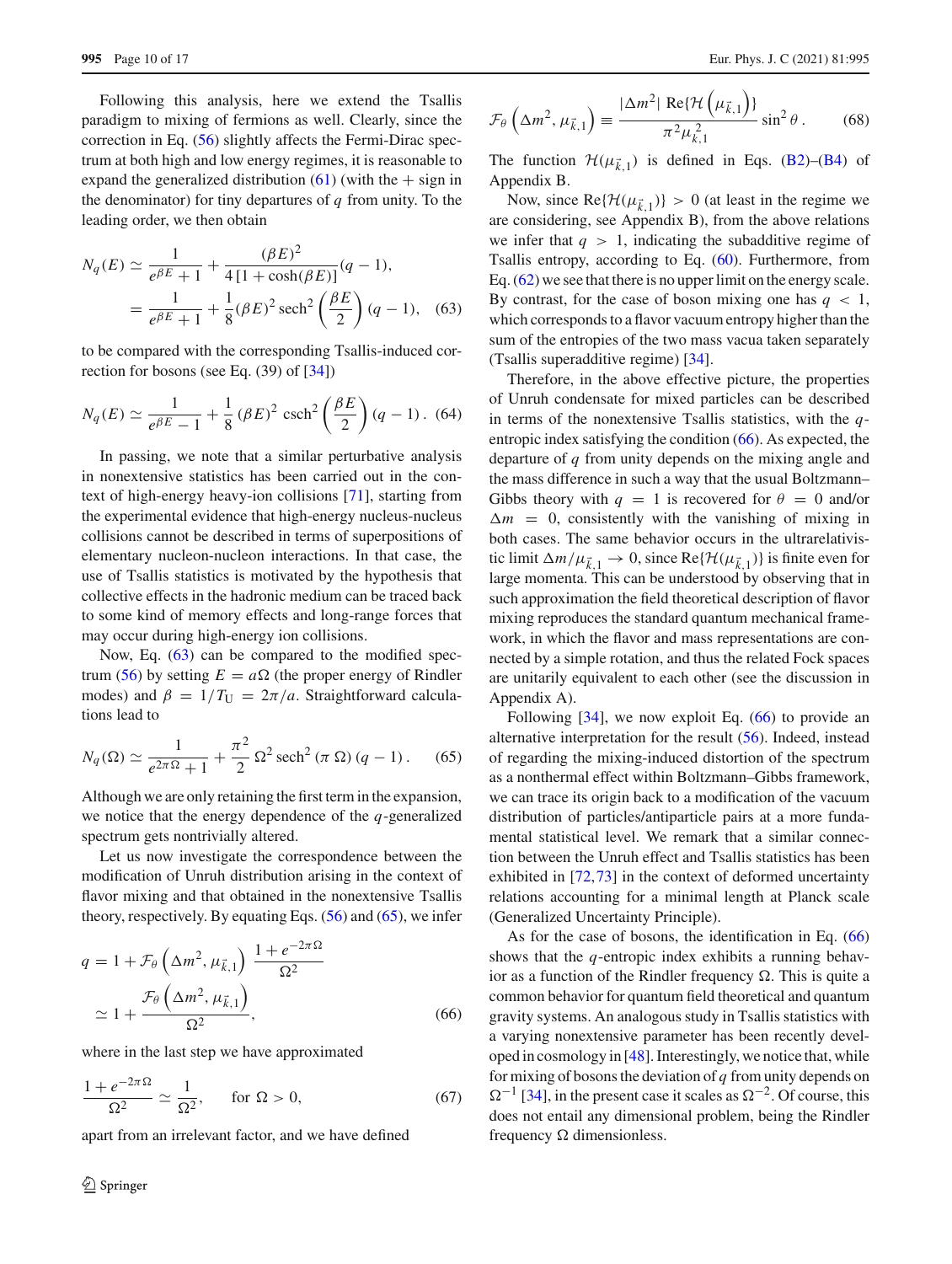In this connection, one may argue that Eq. [\(66\)](#page-9-2) exhibits a pathological behavior for arbitrarily small frequencies, as it diverges in the  $\Omega \rightarrow 0$  limit. However, as discussed in [\[34](#page-15-19)], this must be interpreted as a warning concerning the domain of validity of our approximation. Indeed, for  $\Omega$  below a certain threshold  $\Omega_{\text{min}}$ , it happens that the *q*-entropic index might largely deviate from unity, which *a posteriori* would invalidate the expansion  $(65)$ . To keep the self-consistency of our analysis, we have to require that  $|q - 1| \ll 1$ . In turn, this gives rise to the infrared frequency cutoff

$$
\Omega \gg \Omega_{\text{min}} = \left[ F_{\theta} \left( \Delta m^2, \mu_{\vec{k},1} \right) \right]^{1/2}
$$

$$
= \left[ \frac{|\Delta m^2| \text{ Re}\{\mathcal{H} \left( \mu_{\vec{k},1} \right) \}}{\pi^2 \mu_{\vec{k},1}^2} \sin^2 \theta \right]^{1/2}, \quad (69)
$$

which means that the more accurate the approximation of relativistic neutrinos  $\Delta m / \mu_{k,1} \ll 1$ , the higher the number of Rindler modes that fit with the *q*-generalized Fermi-Dirac distribution [\(61\)](#page-8-2). Clearly, the entire frequency spectrum is spanned for  $F_{\theta} \rightarrow 0$ . To give some numerical estimations, here we notice that, by setting the sampling values  $\theta = \pi/4$ ,  $\Delta m^2 \sim 10^{-5} \text{ eV}^2$  and  $k_y = k_z \simeq 10 \text{ GeV}$ , we get  $\Omega_{\text{min}} \simeq 10^{-8}$ . On the other hand, the departure from extensivity becomes increasingly negligible for large  $\Omega$ . In particular the Boltzmann-Gibbs statistics with  $q = 1$  is recovered for  $\Omega \to \infty$ . As explained in [\[34](#page-15-19)], this is somehow consistent with the fact that the higher the energy of the level we are considering, the lower the expected number of particles it can accommodate, with both the Fermi-Dirac and *q*-generalized distributions approaching zero as  $\Omega \to \infty$ . Therefore, it is reasonable to expect that the difference between the two spectra narrows for relatively large  $\Omega$ . This is exactly the same behavior found in [\[34](#page-15-19)] for mixing of bosons.

The connection established between the modification [\(56\)](#page-7-3) induced by flavor mixing and the *q*-generalized Fermi-Dirac distribution [\(63\)](#page-9-0) can be explained in terms of the nontrivial structure acquired by the vacuum for mixed fields (see Appendix A). Indeed, due to the peculiar features of mixing transformations in quantum field theory, this state turns out to be a condensate of entangled particle/antiparticle pairs of both equal and different types. As a consequence, while the standard Unruh effect may be seen as due to single-type fluctuations spontaneously appearing close to the Rindler horizon (one component falling back into the horizon, the other escaping as Unruh radiation), in the presence of field mixing it can be generated by different types of virtual pairs, resulting in a deformed spectrum of Unruh radiation. This has been pictorially represented in Fig. [2](#page-10-0) by associating different (online) colors to different types of particles. We have shown above that such effect can be framed in the context of Tsallis statistics, with a modified distribution given by the *q*-generalized distribution [\(63\)](#page-9-0) based on nonadditive Tsallis



<span id="page-10-0"></span>**Fig. 2** Pictorial interpretation of the mixing-induced modification of Unruh condensate. Different (online) dot colors correspond to different types of pairwise correlated particles/antiparticles. Unruh effect originates from vacuum fluctuations close to Rindler horizon. For free (i.e unmixed) fields, the vacuum state is made up of single-type pairs (either blue-blue or red-red). By contrast, in the presence of field mixing its structure becomes far richer due to the simultaneous appearance of hybrid pairs (red-blue and blue-red). The ensuing spectrum can still be featured as a thermal-like bath, provided that vacuum constituents are assumed to be distributed according to nonextensive Tsallis statistics

entropy [\(58\)](#page-8-0). In particular, the departure  $q-1$  from extensivity is quantified by the characteristic mixing parameters and the energy scale (see Eq.  $(66)$ ). As a remark, from Eq.  $(60)$ we also emphasize that  $q > 1$  implies that mixed particles are packaged in the Unruh condensate in such a way that the total entropy of the vacuum for mixed fields is lower than the sum of the vacuum entropies for the corresponding free fields. Heuristically speaking, this can be understood as follows: suppose we dispose of a detector of red-type particles only (analogous considerations hold for a detector of bluetype particles). In the absence of mixing, the detection of a particle definitely corresponds to the same type of antiparticle fallen back into the horizon. By contrast, for mixed fields, if we see a red particle, it may be associated to a redantiparticle, as well as to a blue-antiparticle crossing inward the horizon, with the sum of probabilities being normalized to unity (see Fig. [2\)](#page-10-0). However, a blue-antiparticle that falls into the horizon can also lead to the escape of a blue-particle,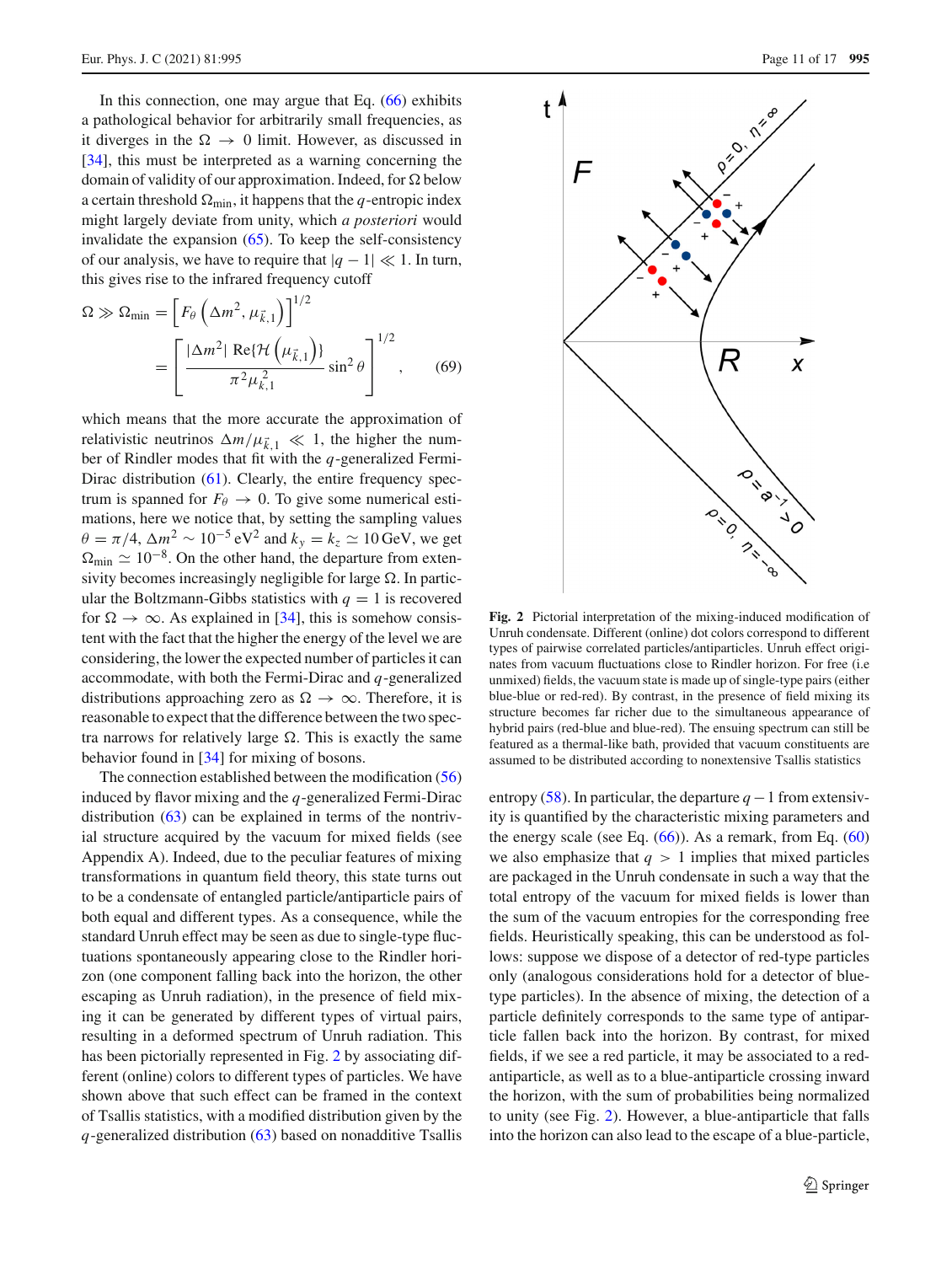which will remain undetected under our hypothesis. Since, for the Pauli exclusion principle, two identical fermions cannot occupy the same quantum state simultaneously, we infer that the existence of blue-antiparticle/blue particle pairs in the vacuum affects the microscopic configuration of the system by reducing the available phase space volume for the blueantiparticle/red particle pairs. Indeed, it may happen that the blue antiparticle of a blue-blue pair with given quantum numbers crosses inward the horizon before the blue antiparticle of a blue-red pair with the same quantum numbers does. Then, for its part the blue antiparticle of the blue-red pair will be prevented from entering the horizon and its companion from escaping as Unruh radiation. This results in a lower number of possible microstates for the observed system and a related decrease of the total entropy with respect to the case of unmixed fields. Of course, such a behavior does not occur for bosons, for which the condensate structure of vacuum made up of hybrid types of pairs, combined with the fact that bosons are not subject to the Pauli exclusion principle, leads to the opposite superadditive regime for Tsallis entropy [\[34](#page-15-19)].

It is interesting to observe that a similar comparative analysis of the generalized thermostatistic properties of bosons and fermions has been carried out in [\[74](#page-16-12)] in the context of the quantum *q*-deformed algebra. This differs from Tsallis framework in that it relies on the modification of the quantum algebra of the creation and annihilation operators based on the *q*-calculus [\[75\]](#page-16-13), rather than the modification of the partitioning of the microstates of the many body system. In that case, it has been shown that *q*-deformed bosons and fermions have an enhancement of the quantum statistical effects compared to standard behavior. In addition, in [\[76\]](#page-16-14) the thermodynamic geometry of an ideal q-deformed boson and fermion gas has been constructed, investigating some properties such as the stability and statistical interaction.

The above considerations allow us to state that the correlations induced by mixing do spoil the macroscopic properties of Unruh condensate by affecting the statistical behavior of its microscopic configurations. In this connection, we notice that nonextensive statistics based on Tsallis entropies, such as the relative entropy and the Peres criterion, have been widely used in the study of entanglement in the last years [\[77](#page-16-15)[–79\]](#page-16-16).

It would be interesting to explore whether this link between deviation from Boltzmann-Gibbs theory and field mixing manifests also within the framework of other extended statistics, such as Kaniadakis statistics coming from relativistic corrections to the Boltzmann theory [\[80](#page-16-17)[,81](#page-16-18)]. Along this line, preliminary results could be derived by exploiting the existing relation between Tsallis and Kaniadakis entropic measures (see, for instance, [\[82\]](#page-16-19)). What we can envisage at this stage is that, since Kaniadakis extension is a generalization of Boltzmann–Gibbs entropy that works in relativistic theory and given that mixing-induced effects on the vacuum are more relevant in the non-relativistic regime (see

Appendix A), corrections due to the Kaniadakis-like description might be even smaller (though non-vanishing) than those found in the present analysis. This study offers anyway inspiring inputs for future extension of our formalism.

## <span id="page-11-0"></span>**5 Conclusions and outlook**

The Unruh effect is a notorious prediction built in quantum field theory, which states that empty space appears as a thermal bath of particles from the point of view of an accelerating observer [\[1\]](#page-15-0). Recently, it has been shown that this effect is nontrivially spoilt when dealing with mixing of fields with different masses [\[30](#page-15-15)[,31](#page-15-16)], leading to a nonthermal distortion of the vacuum condensate. Following the analysis of [\[34\]](#page-15-19) for boson mixing, here we have revisited this phenomenon in the context of nonextensive Tsallis thermodynamics. By considering the superposition of two Dirac neutrino fields in the relativistic approximation, we have provided an effective description of the modified Unruh spectrum in terms of the *q*-generalized Fermi-Dirac distribution based on the nonadditive Tsallis entropy. In this framework, the departure from the standard Boltzmann-Gibbs theory turns out to be quantified by the mass difference of the mixed fields and the mixing angle. Furthermore, the condition  $q > 1$  indicates the subadditive feature of Tsallis entropy. In this sense, the present result differs from that of [\[34](#page-15-19)], where the opposite superadditive regime has been obtained. We wish to emphasize that our analysis is still valid for  $q \rightarrow 1$  (Boltzmann– Gibbs limit). From Eqs.  $(66)$  and  $(68)$ , it is clear that this limit occurs when the mixing angle  $\theta$  and/or the mass difference  $\Delta m^2$  vanish. In other terms, switching off the mixing (and the vacuum correlations it induces) amounts to recover the conventional extensive framework and, thus, the standard well-known properties of Unruh effect, as expected.

As remarked in [\[34\]](#page-15-19), the above analysis provides us with a more conservative interpretation for the result of [\[30](#page-15-15)[,31](#page-15-16)], since it allows us to extend the usual thermal behavior of Unruh effect to the case of mixed fields. In other terms, one can maintain a thermal-like picture for the vacuum condensate, provided that the distribution of particle/antiparticle pairs is assumed to obey Tsallis (rather than Boltzmann) prescription. In turn, the origin of this statistical effect can be ascribed to the nontrivial structure acquired by the vacuum for mixed fields, which becomes a hybrid condensate of entangled particle-antiparticle pairs. Therefore, in this scenario it is still possible to associate an effective temperature to the vacuum condensate, which however would be different from the standard definition [\(1\)](#page-0-1), since it would depend on the entropic index (see [\[63](#page-16-4)] for more details). In particular, the new physical temperature should be generalized from  $T = 1/(k_B \beta)$  ( $k_B$  being Boltzmann constant) to  $T' = 1/(k_T \beta^*)$ , with both  $k_T$  and  $\beta^*$  depending on *q*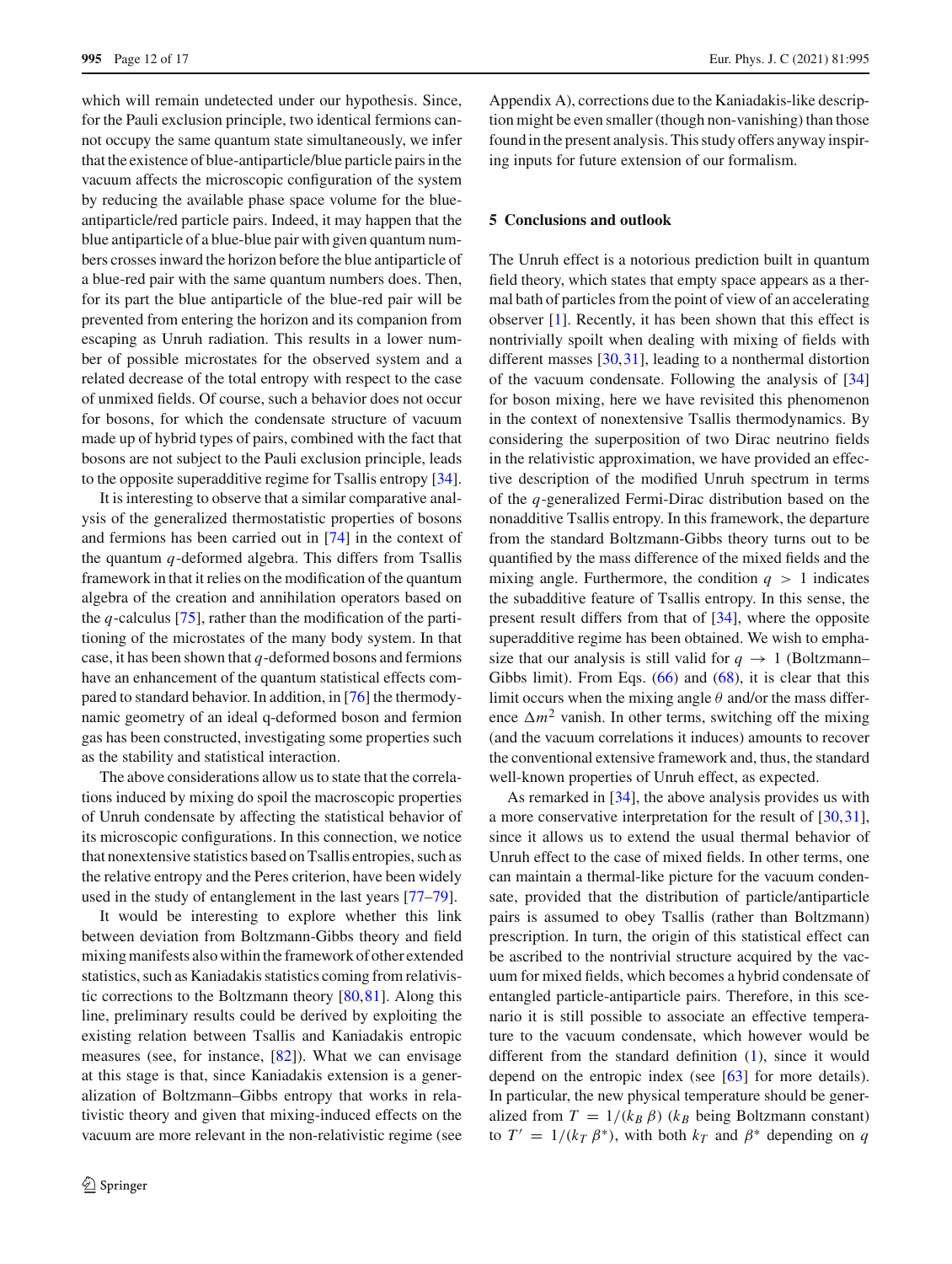in such a way that, for *q* approaching unity,  $k_T \rightarrow k_B$  and  $\beta^* \rightarrow \beta$ , recovering the usual definition [\[63](#page-16-4)]. This would imply that the temperature  $T$  appearing in Eq. [\(63\)](#page-9-0) of the manuscript is not exactly Unruh temperature, but deviates by a *q*-dependent correction. In this sense, Unruh temperature for mixed fields may exhibit a more complicated expression than the usual one depending only on the observer's acceleration. We are currently working on this point and aim to provide more details in a future work.

In this respect, it should be emphasized that a  $q$ -dependent expression for Unruh temperature has been derived in the context of the generalized uncertainty principle (GUP) in [\[72](#page-16-10),[73\]](#page-16-11). In that case, the departure of Unruh effect from Boltzmann statistics is induced by the emergence of a minimal length of the order of Planck scale, which affects the phase-space structure by changing the elementary cell volume. In light of this similarity, it would be interesting to investigate whether there exists any kind of connection between the two frameworks. For instance, a suggestive idea could be to rethink the phenomenon of mixing as an effect induced by background geometry, just like the GUP arises from a modified geometry of spacetime at quantum gravity scale.

Apart from these long-term perspectives, the present analysis can be refined by looking at the following issues: to avoid technicalities, in our computations we have considered a simplified model involving only two fields. However, we expect that the generalization to the more realistic threeflavor scenario does not affect our results at the conceptual level. Furthermore, we have made use of the assumption of relativistic neutrinos and, at the same time, we have expanded the *q*-generalized Fermi-Dirac distribution for small deviations of *q* from unity. To strengthen our outcome, the exact calculation would be required. Then, the question arises as to how Eq. [\(66\)](#page-9-2) appears when relaxing any approximation. We also developed computations for  $t = 0$ , neglecting the timedependence of the vacuum for mixed fields. Clearly, a more complete analysis should take into account the time evolution of the vacuum (and any possible deviation from thermal equilibrium) as well. A further direction would be to analyze the above framework by considering neutrinos as Majorana fields. As well-known, indeed, the very nature of neutrinos – Dirac or Majorana – is still unclear, the only practical way to discriminate being the search for neutrinoless double  $\beta$ decays. Based on [\[83\]](#page-16-20), where the Unruh effect was shown to be insensitive to the Majorana/Dirac dichotomy, also in this case we envisage no significant deviations from the current result.

Finally, it is easy to understand that experimental tests of our prediction are extremely challenging at the present, the reason being that Unruh radiation itself has not yet been detected. Nevertheless, promising proposals have been put forward in the context of analog models. Among these, we mention experiments on water waves [\[24,](#page-15-10)[25\]](#page-15-11), graphene [\[27\]](#page-15-41) and other condensed matter systems [\[26](#page-15-12)[,28](#page-15-13)]. Therefore, such models represent the only source to address experimentally the Unruh effect – and any possible deviation from the standard behavior – to date.

**Acknowledgements** One of the authors (GGL) is grateful to Costantino Tsallis (Centro Brasileiro de Pesquisas Fisicas, Brazil) for helpful conversations. The authors would like to thank the anonymous Referees for valuable comments that helped us to improve the quality of the manuscript.

**Data Availability Statement** This manuscript has no associated data or the data will not be deposited. [Authors' comment: Data sharing is not applicable to this article as no datasets were generated or analyzed during the current study.]

**Open Access** This article is licensed under a Creative Commons Attribution 4.0 International License, which permits use, sharing, adaptation, distribution and reproduction in any medium or format, as long as you give appropriate credit to the original author(s) and the source, provide a link to the Creative Commons licence, and indicate if changes were made. The images or other third party material in this article are included in the article's Creative Commons licence, unless indicated otherwise in a credit line to the material. If material is not included in the article's Creative Commons licence and your intended use is not permitted by statutory regulation or exceeds the permitted use, you will need to obtain permission directly from the copyright holder. To view a copy of this licence, visit [http://creativecomm](http://creativecommons.org/licenses/by/4.0/) [ons.org/licenses/by/4.0/.](http://creativecommons.org/licenses/by/4.0/)

Funded by SCOAP<sup>3</sup>.

#### **Appendix A: QFT of flavor mixing**

This Appendix contains technical details on the quantization of mixed Dirac fields in Minkowski spacetime [\[32\]](#page-15-17). To avoid technicalities and make the physical insight as transparent as possible, we focus on a toy model involving two fields only. However, the same considerations hold in the three-flavor case [\[84](#page-16-21)].

To better understand the origin of the genuinely QFT features of flavor mixing, let us rewrite the transformations [\(39\)](#page-5-1) in terms of the algebraic generator  $G_{\theta}(t)$  as [\[32\]](#page-15-17)

<span id="page-12-0"></span>
$$
\Psi_{\ell}(t, \mathbf{x}) = G_{\theta}^{-1}(t) \Psi_{\sigma}(t, \mathbf{x}) G_{\theta}(t), \tag{A1}
$$

where  $(\ell, \sigma) = \{(e, 1), (\mu, 2)\}\$ and

<span id="page-12-2"></span>
$$
G_{\theta}(t) = \exp \left\{ \theta \int d^3x \left[ \Psi_1^{\dagger}(t, \mathbf{x}) \Psi_2(t, \mathbf{x}) - \Psi_2^{\dagger}(t, \mathbf{x}) \Psi_1(t, \mathbf{x}) \right] \right\}.
$$
 (A2)

By introducing the operators

$$
S_{+} \equiv \int d^{3}x \, \Psi_{1}^{\dagger}(t, \mathbf{x}) \Psi_{2}(t, \mathbf{x}), \quad S_{-} = (S_{+})^{\dagger}, \tag{A3}
$$

 $G_{\theta}$  can be cast in the equivalent form

<span id="page-12-1"></span>
$$
G_{\theta}(t) = \exp\left[\theta \left(S_{+} - S_{-}\right)\right].\tag{A4}
$$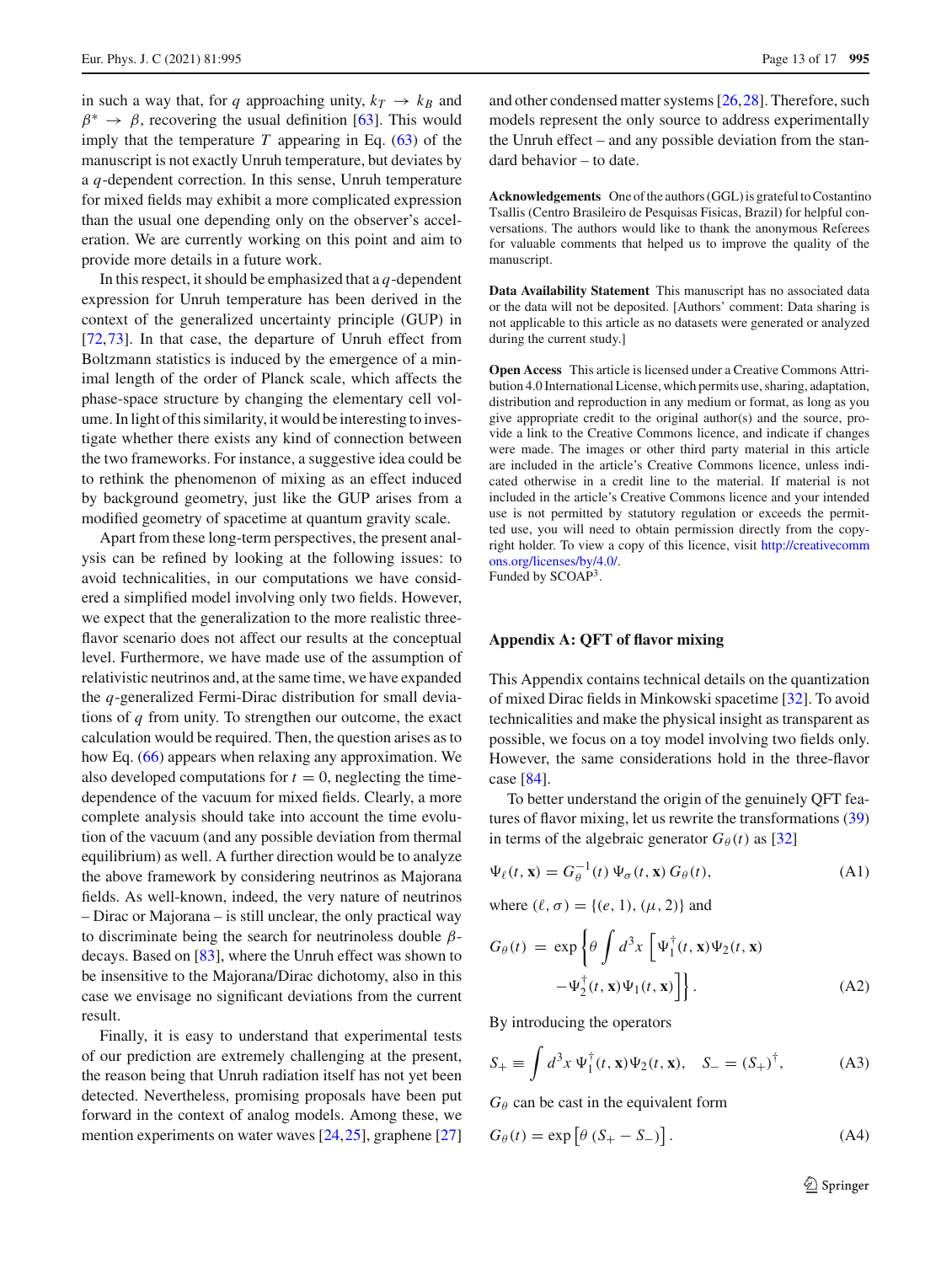It is easy to verify that  $G_{\theta}(t)$  belongs to the  $su(2)$  group, whose algebra is closed by

$$
S_3 = \frac{1}{2} \int d^3x \left( \Psi_1^\dagger(t, \mathbf{x}) \Psi_1(t, \mathbf{x}) - \Psi_2^\dagger(t, \mathbf{x}) \Psi_2(t, \mathbf{x}) \right),
$$
\n(A5)\n
$$
S_0 = \frac{1}{2} \int d^3x \left( \Psi_1^\dagger(t, \mathbf{x}) \Psi_1(t, \mathbf{x}) + \Psi_2^\dagger(t, \mathbf{x}) \Psi_2(t, \mathbf{x}) \right).
$$
\n(A6)

In the QFT treatment of flavor mixing, the generator  $G_{\theta}(t)$ provides the dynamical map between the Fock space *He*,μ for definite flavor fields and the Fock space  $\mathcal{H}_{1,2}$  for definite mass fields. We shall refer to these spaces as flavor and mass Fock spaces, respectively [\[32\]](#page-15-17). Thus, we can write

<span id="page-13-4"></span>
$$
G_{\theta}^{-1}(t): \mathcal{H}_{1,2} \mapsto \mathcal{H}_{e,\mu},\tag{A7}
$$

Specifically, for the mass vacuum  $|0\rangle_{1,2} = |0\rangle_1 \otimes |0\rangle_2$  the above relations leads to

$$
|0(\theta, t)\rangle_{e,\mu} = G_{\theta}^{-1}(t)|0\rangle_{1,2},\tag{A8}
$$

where we have denoted by  $|0(\theta, t)\rangle_{e,\mu}$  the vacuum for flavor fields.

The peculiar properties of QFT mixing must be sought in the nontrivial nature of  $G_{\theta}$ . Indeed, while for quantum mechanical systems this is a unitary operator preserving the canonical anticommutation relations, in QFT it turns out to be nonunitary in the infinite volume limit. From Eq. [\(A7\)](#page-13-4), it follows that the vacua  $|0\rangle_{1,2}$  and  $|0(\theta, t)\rangle_{e,\mu}$  become orthogonal to each other, resulting in unitarily (i.e. physically) inequivalent mass and flavor Fock spaces. Clearly, such inequivalence disappears for  $\theta = 0$  and/or  $m_2 = m_1$ , as expected in the absence of field mixing.

To figure out the effects of the dynamical map  $(A7)$  on the flavor vacuum, let us focus on the second quantization of the flavor fields  $\Psi_{e,\mu}$ . As shown in Sect. [3,](#page-5-0) in the planewave representation the transformations [\(A1\)](#page-12-0) yield the free-field like expansion [\(40\)](#page-5-2), here rewritten for matter of convenience

$$
\Psi_{\ell}(t, \mathbf{x}) = \sum_{r=1,2} \int d^3 k \, N \left[ a_{\mathbf{k},\ell}^r(\theta, t) \, u_{\mathbf{k},\sigma}^r(t) e^{i\mathbf{k}\cdot\mathbf{x}} \right. \left. + b_{\mathbf{k},\ell}^{r\dagger}(\theta, t) \, v_{\mathbf{k},\sigma}^r(t) e^{-i\mathbf{k}\cdot\mathbf{x}} \right], \n(\ell, \sigma) = \{ (e, 1), (\mu, 2) \},
$$
\n(A9)

where the notation has been set in Sect. [3.](#page-5-0) The timedependent flavor annihilators are defined by [\[32\]](#page-15-17)

<span id="page-13-6"></span>
$$
a_{\mathbf{k},\ell}^r(\theta, t) = G_{\theta}^{-1}(t) a_{\mathbf{k},\sigma}^r G_{\theta}(t), \qquad (\ell, \sigma)
$$
  
= { $(e, 1), (\mu, 2)$ }, \qquad (A10)

and similarly for  $b_{\mathbf{k},\ell}^r(\theta,t)$ . To streamline the notation, henceforth we shall denote these operators by  $a_{\mathbf{k},\ell}^r(\theta, t) \equiv a_{\mathbf{k},\ell}^r$ . By computing the above product explicitly, we get

<span id="page-13-0"></span>
$$
a_{\mathbf{k},e}^r = \cos\theta \, a_{\mathbf{k},1}^r + \sin\theta \sum_{s=1,2} \left[ \left( u_{\mathbf{k},1}^{r\dagger}(t), u_{\mathbf{k},2}^s(t) \right) a_{\mathbf{k},2}^s + \left( u_{\mathbf{k},1}^{r\dagger}(t), v_{-\mathbf{k},2}^s(t) \right) b_{-\mathbf{k},2}^{s\dagger} \right],
$$
\n(A11)

$$
b_{\mathbf{k},e}^r = \cos\theta \, b_{\mathbf{k},1}^r + \sin\theta \sum_{s=1,2} \left[ \left( v_{\mathbf{k},2}^{s\dagger}(t), v_{\mathbf{k},1}^r(t) \right) b_{\mathbf{k},2}^s + \left( u_{-\mathbf{k},2}^{s\dagger}(t), v_{\mathbf{k},1}^r(t) \right) a_{-\mathbf{k},2}^{s\dagger} \right],
$$
 (A12)

(and similarly for  $a_{\mathbf{k},\mu}^r$  and  $b_{\mathbf{k},\mu}^r$ ). Therefore, we find that the flavor annihilators are related to the ladders operators in the mass representations via the combinations of two transformations: the standard Pontecorvo rotation (parameterized by the mixing angle  $\theta$ ) and a Bogoliubov transformation (the terms in the square brackets) of coefficients<sup>[4](#page-13-5)</sup>

<span id="page-13-1"></span>
$$
V_{\mathbf{k}}^{11}(t) = \left(u_{\mathbf{k},1}^{1\dagger}(t), v_{-\mathbf{k},2}^{1}(t)\right)
$$
  
=  $-e^{i(\omega_{\mathbf{k},1} + \omega_{\mathbf{k},2})t} \frac{k_z(m_1 + \omega_{\mathbf{k},1} - m_2 - \omega_{\mathbf{k},2})}{2\sqrt{\omega_{\mathbf{k},1} \omega_{\mathbf{k},2} (m_1 + \omega_{\mathbf{k},1}) (m_2 + \omega_{\mathbf{k},2})}},$  (A13)

$$
V_{\mathbf{k}}^{22}(t) \equiv \left(u_{\mathbf{k},1}^{2\dagger}(t), v_{-\mathbf{k},2}^{2}(t)\right) = -V_{\mathbf{k}}^{11}(t),
$$
\n(A14)

$$
V_{\mathbf{k}}^{12}(t) = (u_{\mathbf{k},1}^{1\dagger}(t), v_{-\mathbf{k},2}^{2}(t))
$$
  
= 
$$
-e^{i(\omega_{\mathbf{k},1} + \omega_{\mathbf{k},2})t} \frac{(k_{x} - ik_{y})(m_{1} + \omega_{\mathbf{k},1} - m_{2} - \omega_{\mathbf{k},2})}{2\sqrt{\omega_{\mathbf{k},1}\omega_{\mathbf{k},2}(m_{1} + \omega_{\mathbf{k},1})(m_{2} + \omega_{\mathbf{k},2})}},
$$
(A15)

$$
V_{\mathbf{k}}^{21}(t) = (u_{\mathbf{k},1}^{2\dagger}(t), v_{-\mathbf{k},2}^{1}(t))
$$
  
= 
$$
-e^{i(\omega_{\mathbf{k},1} + \omega_{\mathbf{k},2})t} \frac{(k_{x} + ik_{y}) (m_{1} + \omega_{\mathbf{k},1} - m_{2} - \omega_{\mathbf{k},2})}{2\sqrt{\omega_{\mathbf{k},1}\omega_{\mathbf{k},2}(m_{1} + \omega_{\mathbf{k},1})(m_{2} + \omega_{\mathbf{k},2})}},
$$
(A16)

$$
U_{\mathbf{k}}(t) = (v_{-\mathbf{k},2}^{\text{s}\dagger}(t), v_{-\mathbf{k},1}^r(t)) = (v_{\mathbf{k},2}^{\text{s}\dagger}(t), v_{\mathbf{k},1}^r(t))
$$
  
=  $e^{i(\omega_{\mathbf{k},1}-\omega_{\mathbf{k},2})t} \frac{\left[|\mathbf{k}|^2 + (m_1 + \omega_{\mathbf{k},1}) (m_2 + \omega_{\mathbf{k},2})\right]}{2\sqrt{\omega_{\mathbf{k},1}\omega_{\mathbf{k},2}(m_1 + \omega_{\mathbf{k},1})(m_2 + \omega_{\mathbf{k},2})}} \delta_{rs}.$  (A17)

We notice that the above coefficients are non-vanishing, since (anti-)particle spinors with different masses are not orthogonal to each other. From the above relation, we also derive

$$
V_{\mathbf{k}}^{r1}(t) V_{\mathbf{k}}^{s1*}(t) + V_{\mathbf{k}}^{r2}(t) V_{\mathbf{k}}^{s2*}(t) = |V_{\mathbf{k}}|^{2} \delta_{rs}, \qquad (A18)
$$

where

<span id="page-13-3"></span>
$$
|V_{\mathbf{k}}|^2 = \left[ \left( \frac{\omega_{\mathbf{k},1} + m_1}{2\omega_{\mathbf{k},1}} \right)^{\frac{1}{2}} \left( \frac{\omega_{\mathbf{k},2} + m_2}{2\omega_{\mathbf{k},2}} \right)^{\frac{1}{2}} \left( \frac{|\mathbf{k}|}{\omega_{\mathbf{k},2} + m_2} - \frac{|\mathbf{k}|}{\omega_{\mathbf{k},1} + m_1} \right) \right]^2.
$$
 (A19)

It is straightforward to show that

<span id="page-13-2"></span>
$$
|U_{\mathbf{k}}|^2 + |V_{\mathbf{k}}|^2 = 1,\tag{A20}
$$

<span id="page-13-5"></span><sup>4</sup> Here we only display the coefficients that explicitly appear in the computations of Sect. [3.](#page-5-0)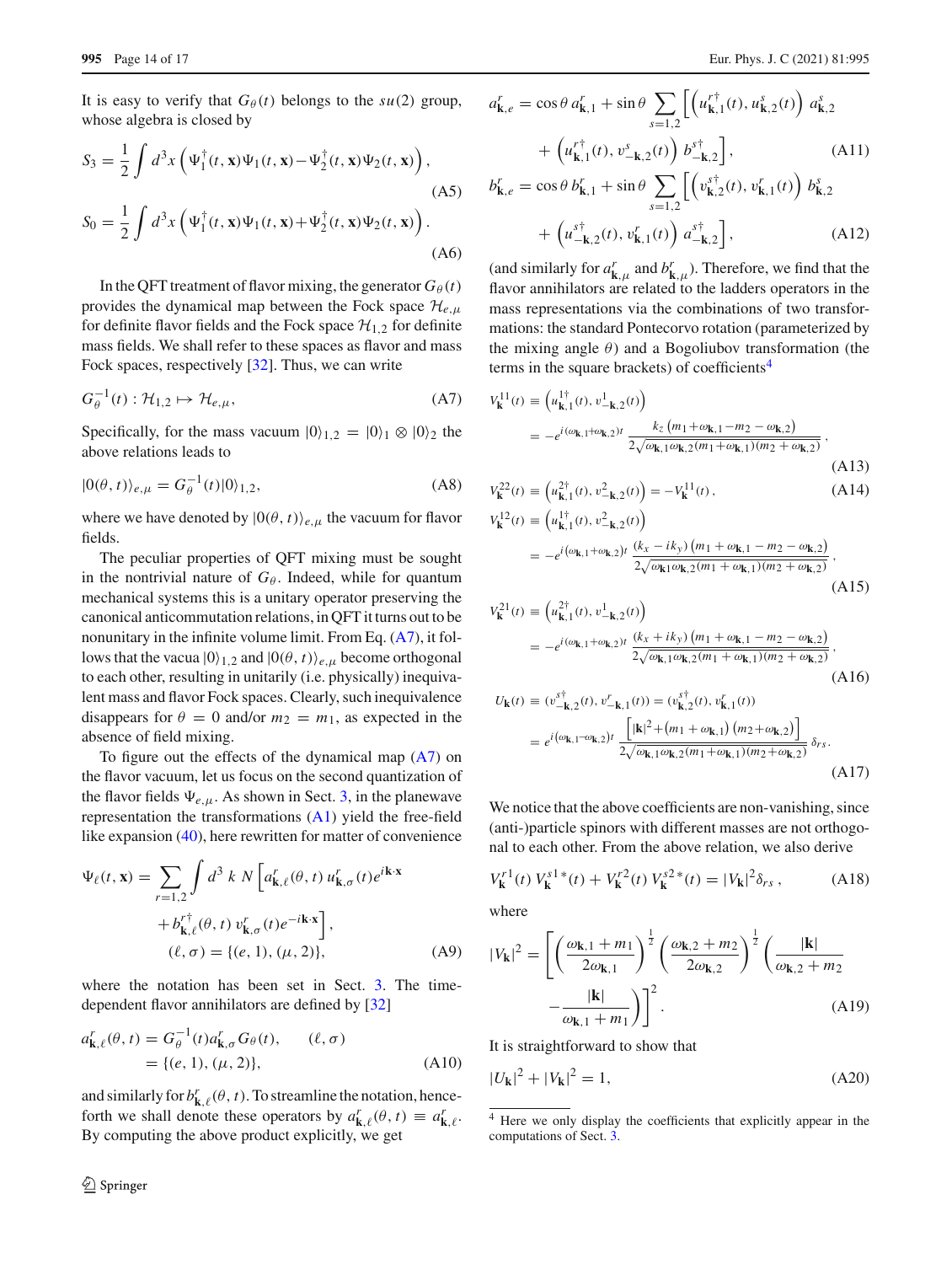which guarantees that the flavor operators  $(A11)$  and  $(A12)$ and their hermitian conjugates are still canonical (at equal times) [\[32\]](#page-15-17).

The appearance of a nontrivial Bogoliubov transformation in Eqs.  $(A11)$  and  $(A12)$  makes it clear that the flavor annihilators  $a_{\mathbf{k},e}^r$  and  $b_{\mathbf{k},e}^r$  do not actually annihilate the mass vacuum. In other terms, the vacua for flavor and mass fields (and the related Fock spaces) are not equivalent to each other, the former becoming a condensate of entangled massive particle/antiparticle pairs with density

<span id="page-14-0"></span>
$$
e_{,\mu} \langle 0(\theta, t) | a_{\mathbf{k}, i}^{r \dagger} a_{\mathbf{k}, i}^{r} | 0(\theta, t) \rangle_{e, \mu}
$$
  
= sin<sup>2</sup>  $\theta |V_{\mathbf{k}}|^{2}$ ,  $\forall t, i = 1, 2$ . (A21)

This is even more evident if we look at the explicit expression of  $|0(\theta, t)\rangle_{e,u}$  in terms of  $|0\rangle_{1,2}$ . For instance, in the reference frame where  $\mathbf{k} = (0, 0, k)$ , this reads

$$
|0(\theta, t)\rangle_{e,\mu}
$$
\n
$$
= \prod_{k} \prod_{r} \left[ \left( 1 - \sin^2 \theta \, |V_{k}|^2 \right) - \varepsilon^r \sin \theta \, \cos \theta \, V_{k} \left( a_{k,1}^{r\dagger} b_{-k,2}^{r\dagger} + a_{k,2}^{r\dagger} \beta_{-k,1}^{r\dagger} \right) + \varepsilon^r \sin^2 \theta \, V_{k} \left( U_{k}^{*} \alpha_{k,1}^{r\dagger} b_{-k,1}^{r\dagger} - U_{k} a_{k,2}^{r\dagger} b_{-k,2}^{r\dagger} \right) + \sin^2 \theta \, V_{k}^{2} \, a_{k,1}^{r\dagger} b_{-k,2}^{r\dagger} a_{k,2}^{r\dagger} b_{-k,1}^{r\dagger} \right] |0\rangle_{1,2}, \tag{A22}
$$

where  $\varepsilon^r = (-1)^r$  and we have omitted for simplicity the time-dependence in the r.h.s. This relation shows that the flavor vacuum is made up of pairwise correlated particles/antiparticles of both equal and different masses and opposite momenta. It is worth noting that the presence of different types of pairs makes this state different from the ground state of the BCS theory of superconductivity [\[85](#page-16-22)], where only one type of pair is involved.

Again, the density [\(A21\)](#page-14-0) vanishes for  $\theta = 0$  and/or  $m_2 = m_1$ , thus giving back the expected equality between the flavor and mass representations when there is no mixing. The same occurs in the limit of large momenta with respect to the masses  $m_1$  and  $m_2$ , consistently with the recovery of the standard quantum mechanical picture.

Of course, by exploiting the symmetric structure of Eq. [\(A10\)](#page-13-6), one can reverse the above reasoning and study the inherent structure of the mass vacuum in terms of the definite flavor quanta. What is obtained in that case is that such state would appear as a condensate of particle/antiparticle pairs of both equal and different flavors. For more details on the QFT formalism of field mixing and the related physical implications, we refer the reader to [\[32,](#page-15-17)[40](#page-15-23)[,41](#page-15-24)[,84](#page-16-21)]. Specifically, in [\[40](#page-15-23)] it has been shown that the flavor Fock space cannot be obtained by the direct product of the Fock spaces for massive fields. Therefore, the nontrivial nature of QFT mixing is a feature boiling down to the nonfactorizability of the flavor states in terms of those with definite masses, including the vacuum. The entanglement content of the flavor vacuum has been quantified in [\[41](#page-15-24)] for the case of boson mixing and in the limit of relatively small difference of masses.

## **Appendix B: Modified Unruh distribution for mixed fields**

In this Appendix we give more details on the calculation of the integral  $(51)$ 

$$
\mathcal{N}_{j,\kappa,\sigma}^{FG} \equiv \sum_{r=1,2} \int dk_x F_{j,r,\sigma}(k_x,\Omega) \left[ G_{j,1,\sigma}^*(-k_x,\Omega) V_{\mathbf{k}}^{r1} + G_{j,2,\sigma}^*(-k_x,\Omega) V_{\mathbf{k}}^{r2} \right] U_{\mathbf{k}}.
$$
\n(B1)

for spin  $j = 1$  and flavor  $\ell = e$  (clearly, similarly considerations hold for  $j = 2$  and/or  $\ell = \mu$ ). By setting  $\epsilon \equiv \sqrt{m_2^2 - m_1^2}/\omega_{\mathbf{k},1}$  and expanding around  $\epsilon \ll 1$ , to the leading order one can prove that

$$
\mathcal{N}_{1,\kappa,1}^{FG} \simeq \int dk_x \,\epsilon^2 \,\mathcal{I}_{\kappa}(k_x),\tag{B2}
$$

where

$$
\mathcal{I}_{\kappa}(k_{x})
$$
\n
$$
= \frac{i e^{-\pi \Omega}}{64 m_{1} \mu_{k,1}^{2} \omega_{k,1}^{4}} \left( \frac{\omega_{k,1} + k_{x}}{\omega_{k,1} - k_{x}} \right)^{i\Omega} \left( 1 + \frac{|\mathbf{k}|^{2}}{(m_{1} + \omega_{k,1})^{2}} \right)
$$
\n
$$
\times \left\{ k_{z}^{2} \left( \mu_{k,1} + (\omega_{k,1} + k_{x}) \sqrt{\frac{\omega_{k,1} + k_{x}}{\omega_{k,1} - k_{x}}} \right) \left[ i (k_{x} - i k_{y}) \left( \mu_{k,1} + (\omega_{k,1} + 2m_{1} - k_{x}) \sqrt{\frac{\omega_{k,1} - k_{x}}{\omega_{k,1} + k_{x}}} \right) \right. \\ \left. + \left[ \mu_{k,1} (k_{x} - i k_{y} + m_{1} + \omega_{k,1}) + \sqrt{\frac{\omega_{k,1} - k_{x}}{\omega_{k,1} + k_{x}}} \left( k_{z}^{2} + (k_{y} - im_{1}) (ik_{x} + k_{y} - i (m_{1} + \omega_{k,1})) \right) \right] \right] + \left[ \mu_{k,1} (k_{x} - ik_{y} - m_{1} - \omega_{k,1}) \right]
$$
\n
$$
+ \left[ \mu_{k,1} (k_{x} - ik_{y} - m_{1} - \omega_{k,1}) \right]
$$
\n
$$
+ i k_{y} \omega_{k,1} + k_{x} (k_{y}^{2} + k_{z}^{2} + k_{x} (ik_{y} + m_{1}) \right]
$$
\n
$$
+ i k_{y} \omega_{k,1} + m_{1} (m_{1} + \omega_{k,1}) \right)]
$$
\n
$$
\times \left[ - i k_{z}^{2} \left( \mu_{k,1} + (\omega_{k,1} + 2m_{1} - k_{x}) \sqrt{\frac{\omega_{k,1} - k_{x}}{\omega_{k,1} + k_{x}}} \right) + (k_{x} + ik_{y}) \left( \mu_{k,1} (k_{x} - ik_{y} + m_{1} + \omega_{k,1}) \right)
$$

<sup>2</sup> Springer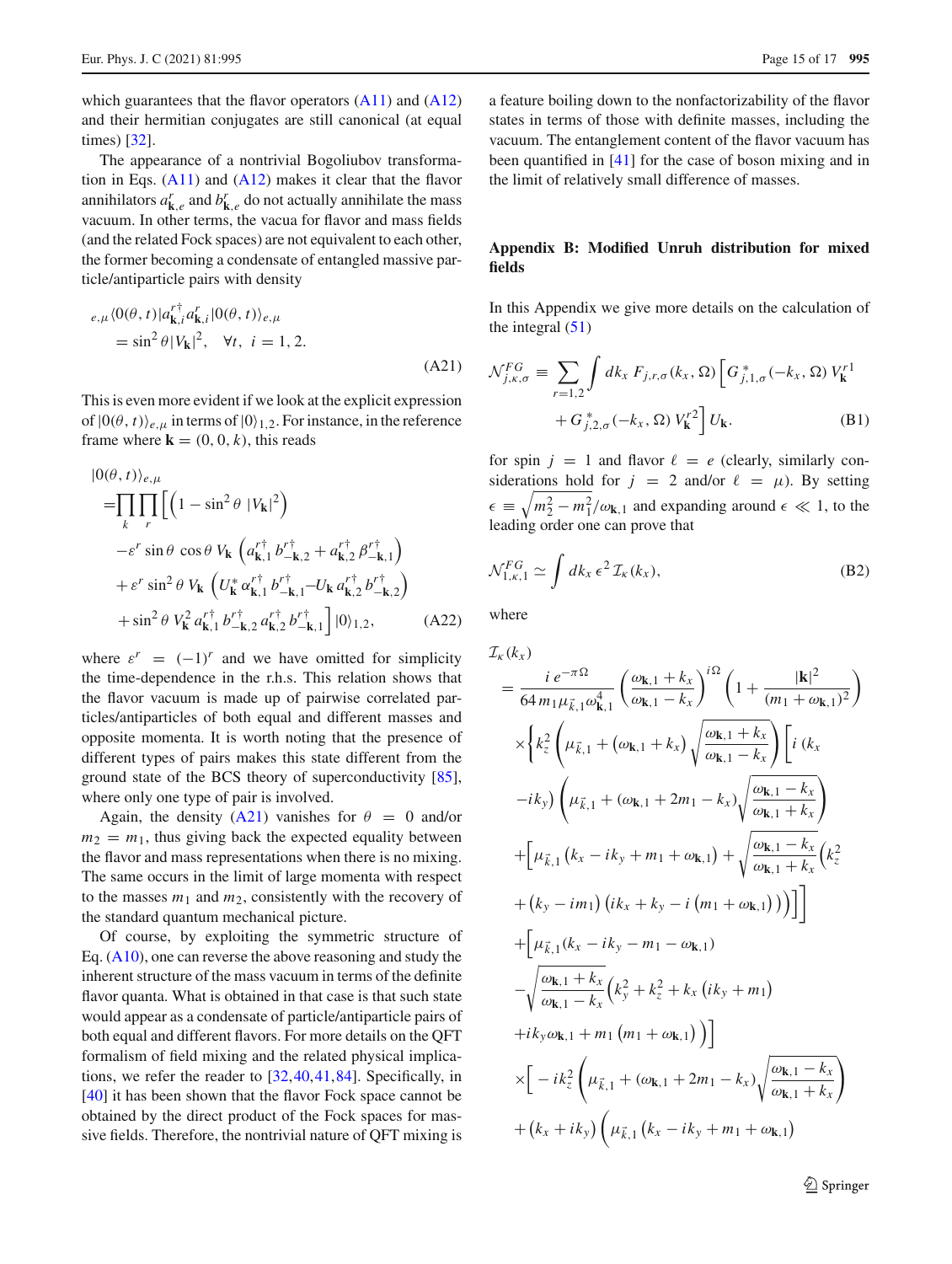$$
+\sqrt{\frac{\omega_{\mathbf{k},1} - k_x}{\omega_{\mathbf{k},1} + k_x}} \Big(k_z^2 + (k_y - im_1) \Big( ik_x + k_y - i \Big(m_1 + \omega_{\mathbf{k},1} \Big) \Big) \Big) \Big] \Big\}. \quad \text{(B3)}
$$

Due to the nontrivial dependence of  $\mathcal{I}_k$  by  $k_x$ , the integral [\(B2\)](#page-12-2) cannot be solved analytically. However, for our purposes it is enough to note that  $\mathcal{N}_{1,\kappa,1}^{FG}$  can be rewritten equivalently as

$$
\mathcal{N}_{1,\kappa,1}^{FG} \simeq \frac{|\Delta m^2|}{\mu_{\vec{k},1}^2} e^{-\pi \Omega} \mathcal{H}\left(\mu_{\vec{k},1}\right),\tag{B4}
$$

where we have separated out the dependence on both the mass difference  $|\Delta m^2|$  and the Rindler energy  $\Omega$ .  $\mathcal{H}(\mu_{\vec{k},1})$ is a shorthand notation for the (dimensionless)  $k_x$ -integral of the residual function.<sup>[5](#page-15-42)</sup>

The integral  $(B2)$  can be estimated numerically. In the limit of relativistic neutrinos and for values of  $\Omega$  such that the unmodified Fermi-Dirac spectrum in Eq. [\(48\)](#page-7-1) differs appreciably from zero,  $\mathcal{N}_{j,k,\sigma}^{FG}$  is finite and its real part assumes positive values. As  $\Omega$  increases, the rapidly oscillating behavior of  $\mathcal{H}(\mu_{\vec{k},1})$  makes it difficult even numerical evaluations. However, this regime turns out to be less relevant, since the larger the energy  $\Omega$ , the lower the expected number of particles in the vacuum condensate. Further investigation of these technicalities is under active consideration and will be carried out elsewhere.

### **References**

- <span id="page-15-0"></span>1. W.G. Unruh, Phys. Rev. D **14**, 870 (1976)
- <span id="page-15-1"></span>2. P.M. Alsing, G.J. Milburn, Phys. Rev. Lett. **91**, 180404 (2003)
- 3. I. Fuentes-Schuller, R.B. Mann, Phys. Rev. Lett. **95**, 120404 (2005)
- 4. P.M. Alsing, I. Fuentes-Schuller, R.B. Mann, T.E. Tessier, Phys. Rev. A **74**, 032326 (2006)
- <span id="page-15-2"></span>5. G. Adesso, I. Fuentes-Schuller, M. Ericsson, Phys. Rev. A **76**, 062112 (2007)
- <span id="page-15-3"></span>6. P.C. Davies, Chaos **11**, 539547 (2001)
- 7. S.R. Das, A. Zelnikov, Phys. Rev. D **64**, 104001 (2001)
- <span id="page-15-4"></span>8. J. Giné, G.G. Luciano, Eur. Phys. J. C **80**, 1039 (2020)
- <span id="page-15-5"></span>9. D.A.T. Vanzella, G.E.A. Matsas, Phys. Rev. Lett. **87**, 151301 (2001)
- 10. A. Noto, R. Passante, Phys. Rev. D **88**, 025041 (2013)
- 11. D.V. Ahluwalia, L. Labun, G. Torrieri, Eur. Phys. J. A **52**, 189 (2016)
- 12. F. Scardigli, M. Blasone, G. Luciano, R. Casadio, Eur. Phys. J. C **78**, 728 (2018)
- 13. F. Becattini, Phys. Rev. D **97**, 085013 (2018)
- 14. G.G. Luciano, L. Petruzziello, Eur. Phys. J. C **79**, 283 (2019)
- 15. M. Blasone, G. Lambiase, G.G. Luciano, L. Petruzziello, Phys. Rev. D **97**, 105008 (2018)
- 16. G. Cozzella, S.A. Fulling, A.G.S. Landulfo, G.E.A. Matsas, D.A.T. Vanzella, Phys. Rev. D **97**, 105022 (2018)
- 17. M. Blasone, G. Lambiase, G.G. Luciano, L. Petruzziello, Phys. Lett. B **800**, 135083 (2020)
- 18. M. Blasone, G. Lambiase, G.G. Luciano, L. Petruzziello, Eur. Phys. J. C **80**, 130 (2020)
- 19. B.L. Torres, T.R. Perche, A.G.S. Landulfo, G.E.A. Matsas, Phys. Rev. D **102**, 093003 (2020)
- <span id="page-15-6"></span>20. F. Hammad, A. Landry, D. Dijamco, Phys. Rev. D **103**, 085010 (2021)
- <span id="page-15-7"></span>21. L.C.B. Crispino, A. Higuchi, G.E.A. Matsas, Rev. Mod. Phys. **80**, 787 (2008)
- <span id="page-15-8"></span>22. R. Schutzhold, G. Schaller, D. Habs, Phys. Rev. Lett. **97**, 121302 (2006)
- <span id="page-15-9"></span>23. K.K. Ng, L. Hodgkinson, J. Louko, R.B. Mann, E. Martin-Martinez, Phys. Rev. D **90**, 064003 (2014)
- <span id="page-15-10"></span>24. W.G. Unruh, Phys. Rev. Lett. **46**, 1351 (1981)
- <span id="page-15-11"></span>25. S. Weinfurtner, E.W. Tedford, M.C.J. Penrice, W.G. Unruh, G.A. Lawrence, Phys. Rev. Lett. **106**, 021302 (2011)
- <span id="page-15-12"></span>26. A. Retzker, J.I. Cirac, M.B. Plenio, B. Reznik, Phys. Rev. Lett. **101**, 110402 (2008)
- <span id="page-15-41"></span>27. A. Iorio, G. Lambiase, Phys. Lett. B **716**, 334 (2012)
- <span id="page-15-13"></span>28. C. Barcelo, S. Liberati, M. Visser, Living Rev. Relativ. **8**, 12 (2005)
- <span id="page-15-14"></span>29. J. Marino, A. Noto, R. Passante, Phys. Rev. Lett. **113**, 020403 (2014)
- <span id="page-15-15"></span>30. M. Blasone, G. Lambiase, G.G. Luciano, Phys. Rev. D **96**, 025023 (2017)
- <span id="page-15-16"></span>31. M. Blasone, G. Lambiase, G.G. Luciano, J. Phys. Conf. Ser. **956**, 012021 (2018)
- <span id="page-15-17"></span>32. M. Blasone, G. Vitiello, Ann. Phys. **244**, 283 (1995)
- <span id="page-15-18"></span>33. M. Blasone, A. Capolupo, O. Romei, G. Vitiello, Phys. Rev. D **63**, 125015 (2001)
- <span id="page-15-19"></span>34. G.G. Luciano, M. Blasone, Phys. Rev. D **104**, 045004 (2021)
- <span id="page-15-20"></span>35. C. Tsallis, J. Stat. Phys. **52**, 479 (1988)
- 36. C. Tsallis, *Introduction to Non-Extensive Statistical Mechanics: Approaching a Complex World* (Springer, Berlin, 2009)
- <span id="page-15-27"></span>37. C. Tsallis, L.J.L. Cirto, Eur. Phys. J. C **73**, 2487 (2013)
- <span id="page-15-21"></span>38. M.L. Lyra, C. Tsallis, Phys. Rev. Lett. **80**, 53 (1998)
- <span id="page-15-22"></span>39. J. Havrda, F. Charvát, Kybernetika **3**, 1 (1967)
- <span id="page-15-23"></span>40. A. Cabo Montes de Oca, N.G. Cabo Bizet, [arXiv:2005.07758](http://arxiv.org/abs/2005.07758) [hepph]
- <span id="page-15-24"></span>41. M. Blasone, F. Illuminati, G.G. Luciano, L. Petruzziello, Phys. Rev. A **103**, 032434 (2021)
- <span id="page-15-25"></span>42. A.R. Plastino, A. Plastino, Phys. Lett. A **174**, 384 (1993)
- <span id="page-15-26"></span>43. V.H. Hamity, D.E. Barraco, Phys. Rev. Lett. **76**, 4664 (1996)
- <span id="page-15-28"></span>44. C. Tsallis, F.C. Sa Barreto, E.D. Loh, Phys. Rev. E **52**, 1447 (1995) 45. A.R. Plastino, A. Plastino, H. Vucetich, Phys. Lett. A **207**, 42
- <span id="page-15-29"></span>(1995) 46. G. Kaniadakis, A. Lavagno, P. Quarati, Phys. Lett. B **369**, 308
- <span id="page-15-30"></span>(1996)
- <span id="page-15-31"></span>47. P. Jizba, J. Korbel, V. Zatloukal, Phys. Rev. E **95**, 022103 (2017)
- <span id="page-15-32"></span>48. S. Nojiri, S.D. Odintsov, E.N. Saridakis, Eur. Phys. J. C **79**, 242 (2019)
- <span id="page-15-33"></span>49. E.M. Barboza, Jr., R. Nunes, E.M.C. Abreu, J. Ananias Neto, Phys. A **436**, 301 (2015)
- <span id="page-15-34"></span>50. V.F. Mukhanov, S. Winitzki, *Introduction to Quantum Effects in Gravity* (Cambridge University Press, Cambridge, 2007)
- <span id="page-15-35"></span>51. W. Greiner, J. Reinhardt, *Field Quantization* (Springer, Berlin, 1996)
- <span id="page-15-36"></span>52. D. Oriti, Nuovo Cim. B **115**, 1005 (2000)
- <span id="page-15-37"></span>53. U.H. Gerlach, Phys. Rev. D **38**, 514 (1988)
- <span id="page-15-38"></span>54. S. Takagi, Prog. Theor. Phys. Suppl. **88**, 1 (1986)
- <span id="page-15-39"></span>55. S.M. Bilenky, B. Pontecorvo, Phys. Rep. **41**, 225 (1978)
- <span id="page-15-40"></span>56. C. Giunti, C.W. Kim, *Fundamentals of Neutrino Physics and Astrophysics* (Oxford Univ. Press, Oxford, 2007)

<span id="page-15-42"></span><sup>&</sup>lt;sup>5</sup> Strictly speaking,  $H(\mu_{\vec{k},1})$  also depends on  $\Omega$ . Nevertheless, since the dependence is through an oscillating term, it does not affect significantly the outcome of the  $k_x$ -integral and can be in principle neglected.